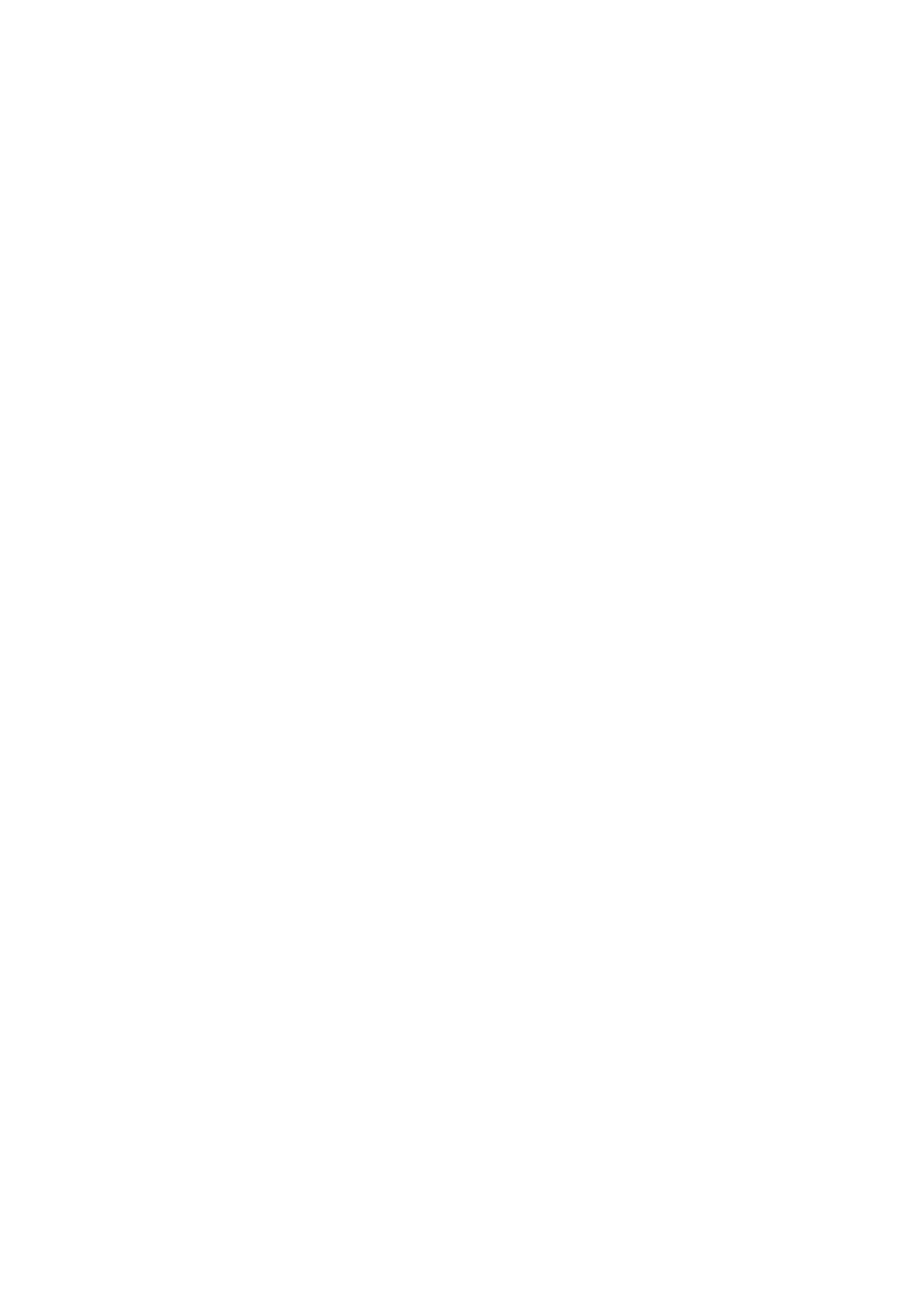### **2021 BUDGET ADDRESS BY HONOURABLE DR. BWALYA K.E. NG'ANDU, MP, MINISTER OF FINANCE, DELIVERED TO THE NATIONAL ASSEMBLY ON FRIDAY, 25TH SEPTEMBER, 2020.**

**1.** Mr. Speaker, I beg to move that the House do now resolve into Committee of Supply on the Estimates of Revenue and Expenditure for the fiscal year  $1<sup>st</sup>$ January to  $31<sup>st</sup>$  December 2021, presented to the National Assembly on Friday, 25<sup>th</sup> September 2020.

**2.** Sir, I am a bearer of a message from His Excellency, Dr. Edgar Chagwa Lungu, President of the Republic of Zambia, recommending favourable consideration of the motion that I now lay on the Table.

**3.** Mr. Speaker, during the official opening of the Fifth Session of the Twelfth National Assembly, His Excellency, Dr. Edgar Chagwa Lungu, President of the Republic of Zambia, outlined the policy direction that the Patriotic Front Government will take in steering our country to greater heights amidst numerous socio-economic and environmental challenges exacerbated by the COVID-19 pandemic.

**4.** Sir, over 32 million people globally have contracted the coronavirus and close to one million have sadly succumbed to the disease.

This has stressed health systems in most countries across the world, resulting in an unplanned and an escalation in health related expenditure.

**5.** Mr. Speaker, Zambia has not been spared from the pandemic. To date, more than 14,000 people have contracted the virus and over 300 deaths have been recorded.

**6.** Sir, the COVID-19 pandemic has not only been a health crisis but has also adversely impacted the economy. Global business activity has contracted as supply and value chain disruptions dampened demand for goods in general and commodities in particular. The consequence has been loss of jobs and livelihoods for millions of people as countries implemented containment and mitigating measures. Domestically, economic activity has also contracted, impacting negatively on the cost of living and employment levels. In addition, revenue collections have been lower than projected, resulting in expenditure realignments.

**7.** Mr. Speaker, to mitigate the negative effects of the pandemic, the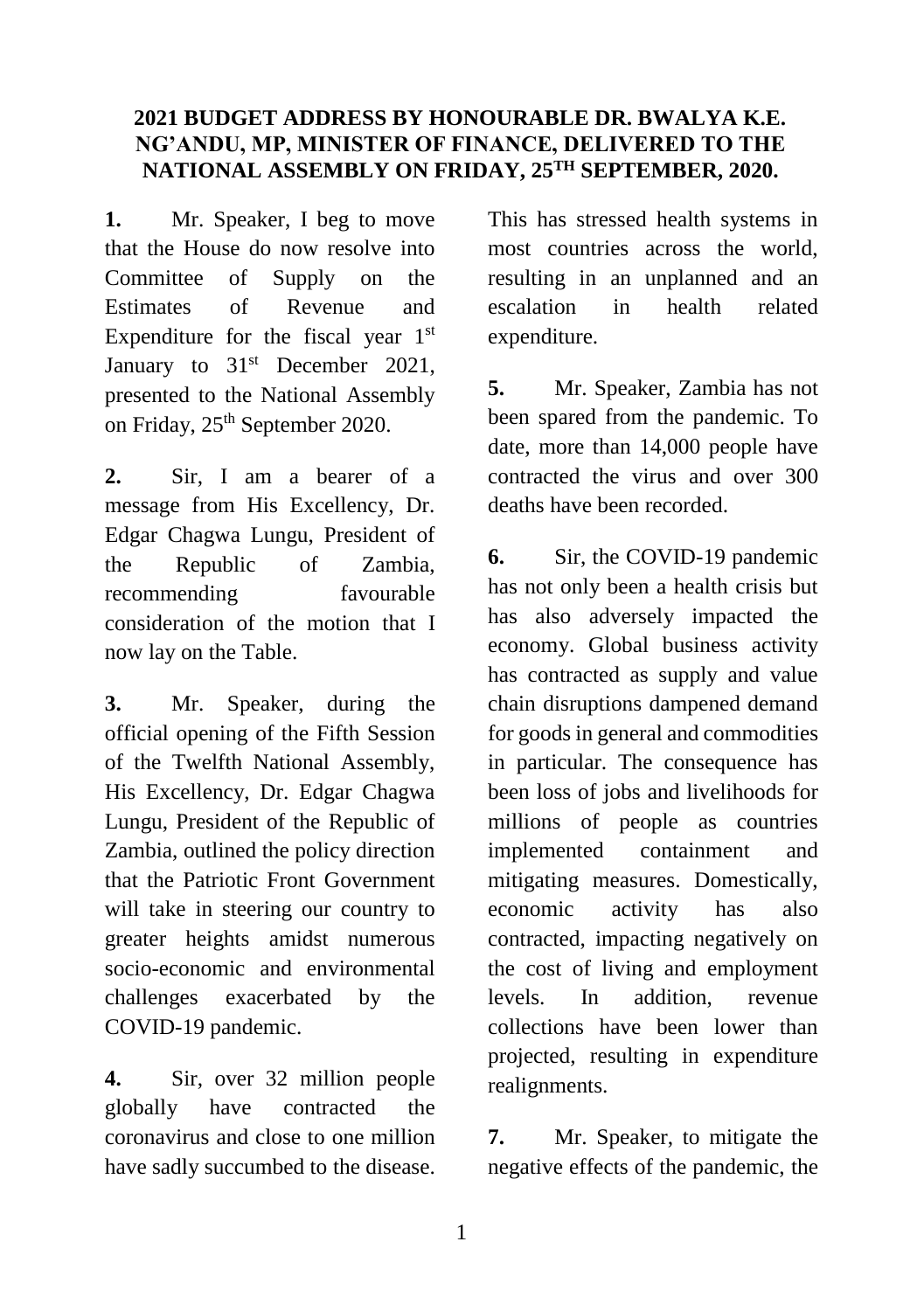Patriotic Front Government has instituted specific health, fiscal and monetary policy measures. These measures are expected to contain the spread of the virus and place the economy on the road to recovery. To this end, Government has developed a medium-term Economic Recovery Programme as a successor to the Economic Stabilisation and Growth Programme which ended in 2019. The Economic Recovery Programme provides incentives to reinvigorate growth and build resilience while safeguarding livelihoods and protecting the vulnerable. It also contains measures to restore debt sustainability.

**8.** Sir, as stressed by His Excellency, Dr. Edgar Chagwa Lungu, President of the Republic of Zambia, the success of the Economic Recovery Programme will require a mindset change, innovation, entrepreneurship, dedication, endurance and resilience of our people in the face of the current challenges.

**9.** Mr. Speaker, above all, we require to entrench national values and principles that include hard work, good governance, integrity, patriotism and national unity as enshrined in our Constitution. These values are fundamental in helping us,

as a nation, to navigate through economic headwinds.

**10.** Sir, to overcome the challenges we face, and drawing inspiration from the Address by His Excellency, the theme for the 2021 Budget is *"Stimulate Economic Recovery and Build Resilience to Safeguard Livelihoods and Protect the Vulnerable."*

**11.** Mr. Speaker, the 2021 Budget, therefore, aims at stimulating economic recovery through practical and tangible support to businesses. The Budget also enhances our social protection response programmes to prevent the worsening of poverty levels despite constrained fiscal conditions.

**12.** Sir, allow me now to provide an outline of my Budget Address. In Part One, I will highlight the global and domestic economic developments in 2020. In Part Two, I will present the macroeconomic objectives, policies and strategies for 2021. In Part Three, I will provide details on the estimates of revenue and expenditure for 2021. In Part Four, I will conclude my Address.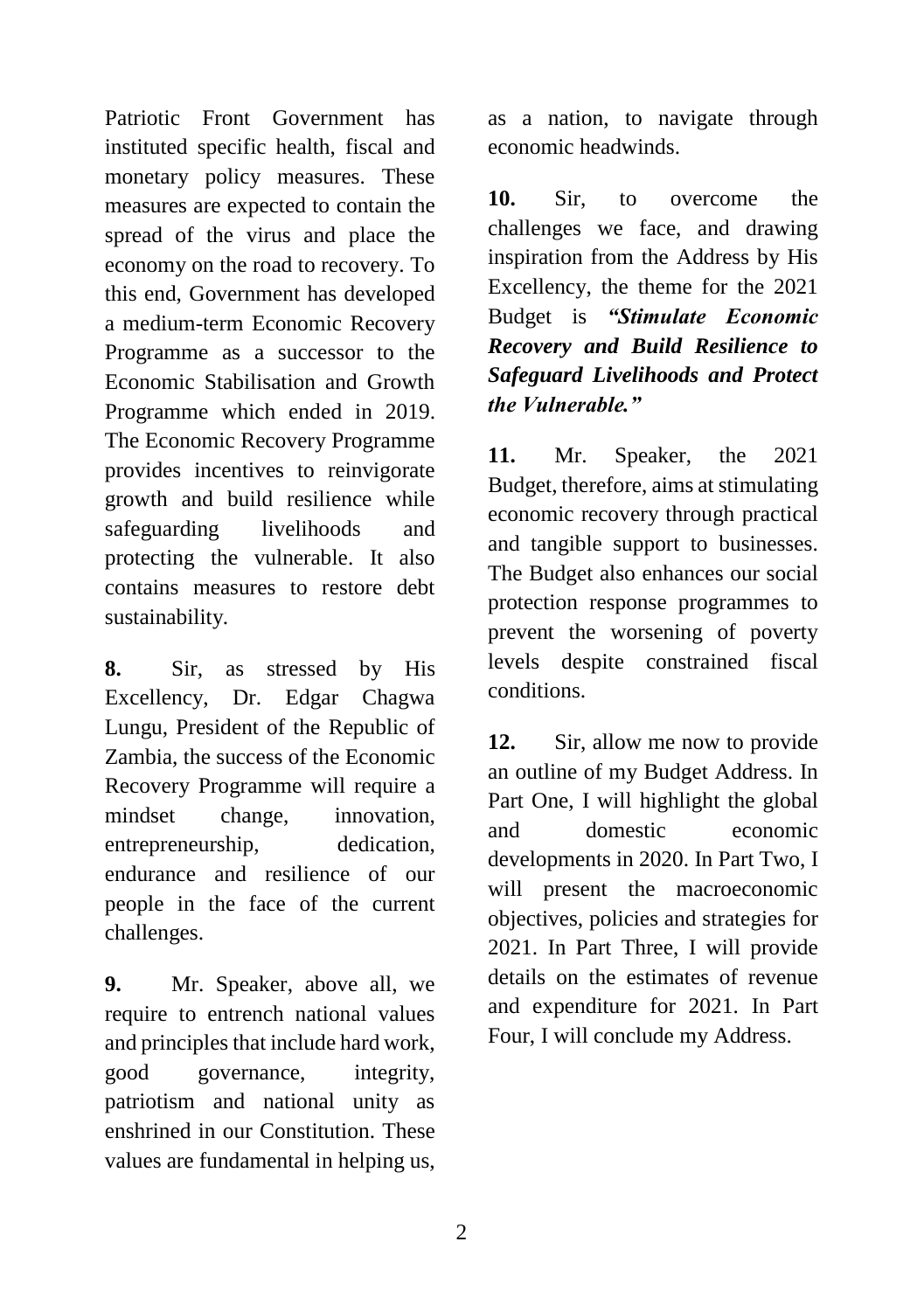### **Part I**

#### **GLOBAL AND DOMESTIC ECONOMIC DEVELOPMENTS IN 2020**

#### **Global Economic Developments**

**13.** Mr. Speaker, the global economy is projected to contract by 4.9 percent due to the adverse effects of the COVID-19 pandemic. Advanced economies are expected to contract the most by 8.0 percent this year compared to the growth of 1.4 percent in 2019. Emerging markets and developing economies are forecast to decline by 3.0 percent after growing by 3.7 percent in 2019. China is the only economy expected to register a positive growth of 1.0 percent in 2020 compared to 6.1 percent in 2019.

**14.** Sir, in Sub-Saharan Africa, economic activity is projected to contract by 3.2 percent from a positive outturn of 3.1 percent in 2019. The larger economies of Nigeria and South Africa are projected to contract by 5.4 percent and 8.0 percent, respectively.

**15.** Mr. Speaker, commodity prices have been volatile in 2020. For instance, during the first half of the year, copper prices averaged US\$5,500 per metric tonne compared to US\$6,200 in the corresponding

period in 2019. Over the same period, crude oil prices averaged US\$41 per barrel compared to US\$66. The fall in copper and crude oil prices was mainly on account of reduced global demand. For crude oil, excess supply and lack of storage capacity exacerbated the decline in prices.

16. Sir, copper prices have since risen, peaking at US\$6,840 per metric tonne in September. Crude oil prices have also started rising, reaching US\$46 per barrel. This is as a result of the easing of lockdown measures in most economies. In addition, production disruptions at key mining operations in South America have contributed to the recovery in copper prices.

**17.** Mr. Speaker, let me now turn to domestic economic developments in 2020.

### **Domestic Economic Developments**

#### **Economic Growth**

**18.** Mr. Speaker, real GDP growth is projected at negative 4.2 percent in 2020, the first recession since 1998. Almost all the sectors are expected to record negative growth. Disruptions in supply chains and containment measures have had a severe impact on sectors such as tourism, construction, wholesale and retail trade as well as manufacturing.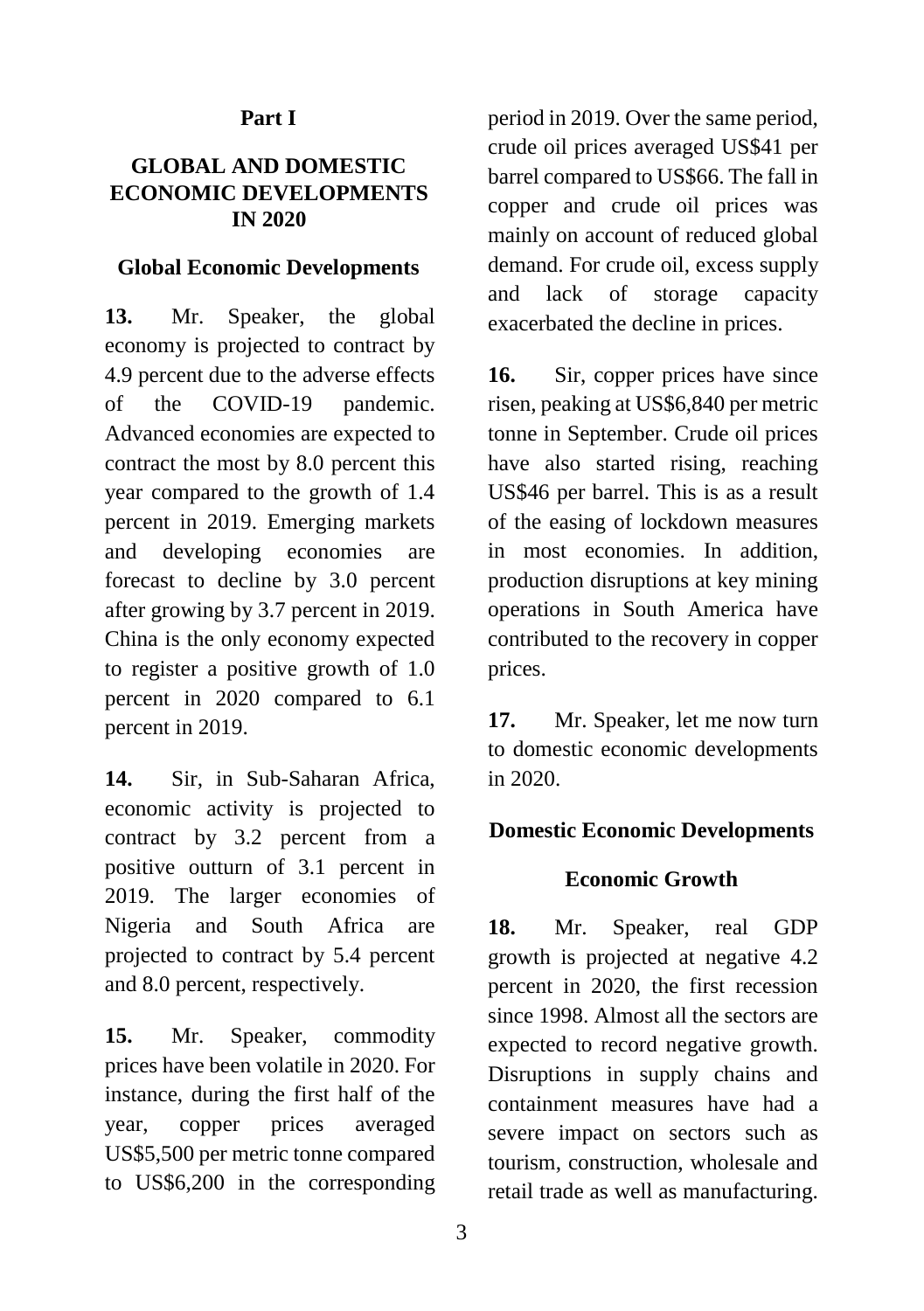In addition to the effects of the COVID-19 pandemic, electricity rationing has contributed to the contraction of overall economic activity.

**19.** Sir, despite the negative growth in most sectors, the agricultural as well as information and communications technology sectors are projected to register positive growth. Favourable weather conditions and early distribution of farming inputs in the 2019/2020 agricultural season boosted crop production. The information and communication technology sector is also projected to grow mainly driven by increased demand for data services and mobile money transactions in the wake of the COVID -19 pandemic.

### **Budget Performance**

**20.** Mr. Speaker, execution of the 2020 Budget has been challenging mainly due to the impact of COVID-19 pandemic.

**21.** Sir, revenues and grants amounted to K42.8 billion during the period January to August 2020 which was 7.7 percent below the target of K46.4 billion. The underperformance is on account of subdued economic activity. Revenues and grants are now projected at K65.9 billion by the

close of 2020, which is 12.0 percent below the target of K75.0 billion.

**22.** Mr. Speaker, for the period January to August 2020, total expenditure, including amortization, amounted to K72.1 billion and was 27.2 percent below the target of K99.0 billion. This outturn was due to the underperformance on revenues and lower disbursements on foreign financed projects.

**23.** Sir, by the end of year, total expenditure is projected to be K111.9 billion, representing 5.6 percent above the target of K106.0 billion. The higher than programmed expenditure is mainly attributed to COVID-19 mitigating measures and agricultural related expenditures.

**24.** Mr. Speaker, due to the fall in revenues and grants and the increase in spending, the fiscal deficit, on a cash basis, is expected to rise to 11.7 percent of GDP by the end of 2020 against the target of 5.5 percent.

### **External Sector Performance**

**25.** Mr. Speaker, over the first half of 2020, preliminary figures indicate that the current account recorded a surplus of US\$656.5 million or 2.9 percent of GDP. This was against a deficit of US\$5.0 million or 0.02 percent of GDP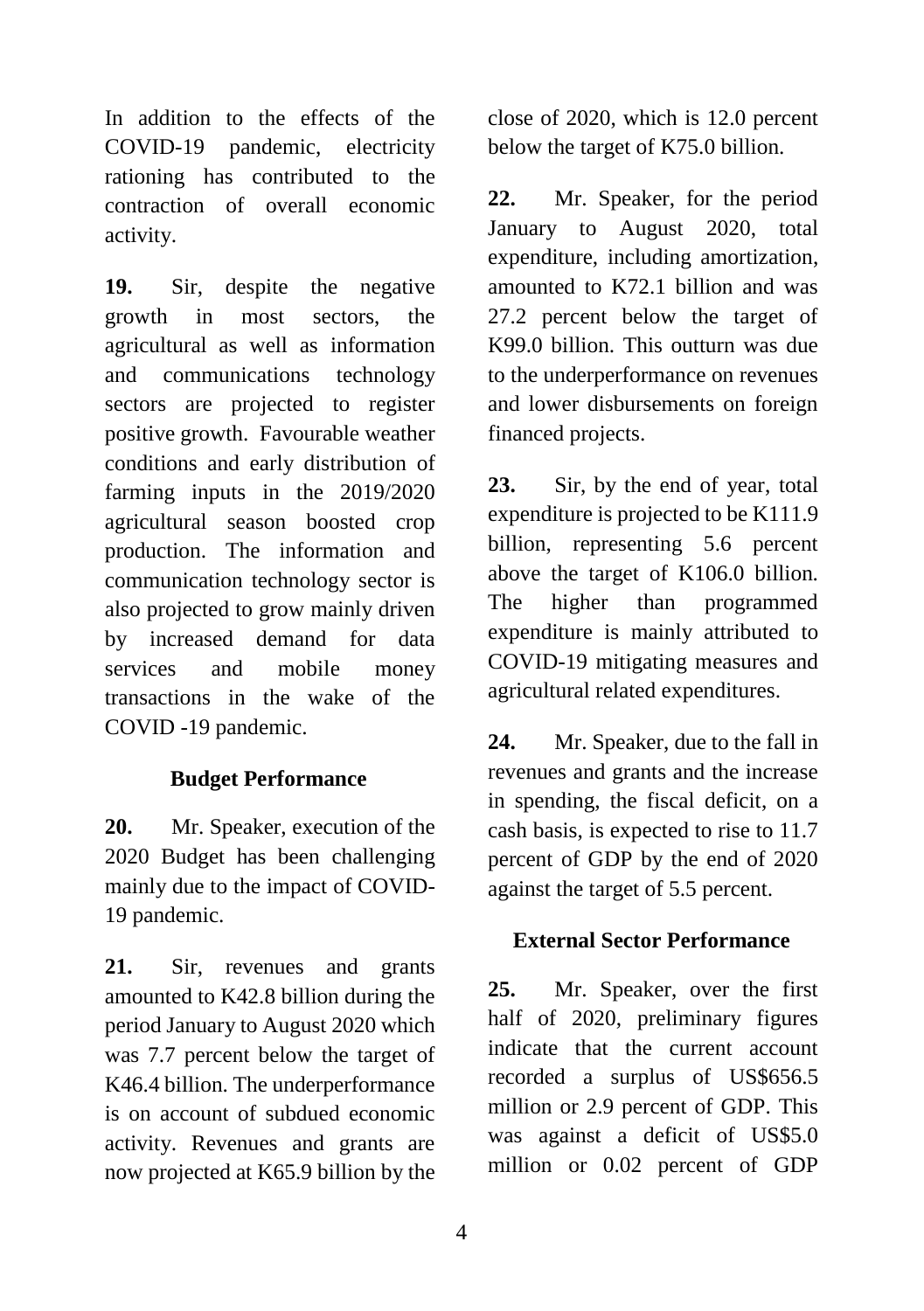during the same period in 2019. This outturn was due to a significant drop in imports relative to exports.

**26.** Sir, in the first half of this year, imports of goods declined to US\$2.3 billion from US\$3.3 billion in the corresponding period in 2019. This represented a decline of 30 percent. Subdued domestic economic activity, depreciation of the Kwacha and supply chain disruptions due to the COVID-19 pandemic largely underpinned the decline in imports. Similarly, export earnings were US\$3.2 billion compared to US\$3.8 billion realised over the same period in 2019, representing a decline of 15.8 percent.

**27.** Mr. Speaker, copper export earnings over the same period were lower by 14.8 percent at US\$2.3 billion compared to US\$2.7 billion on account of a drop in average realized prices. Copper export volumes, however, increased to 523,000 metric tonnes, which was 16.5 percent higher than the 449,000 metric tonnes achieved over the same period in 2019. This was as a result of higher production.

**28.** Sir, in the first half of 2020, non-traditional export earnings declined by 17.9 percent to US\$762.4 million from US\$929.5 million in the first half of 2019. The fall was largely

due to reduced demand and trade disruptions.

**29.** Mr. Speaker, as at end July 2020, Gross International Reserves declined to US\$1.38 billion from US\$1.45 billion at end-December 2019. This level of reserves represents 2.3 months of import cover. The decline in reserves was largely on account of external debt service payments. However, mining tax receipts amounting to US\$203.5 million and net direct purchases of foreign exchange from the market by the Bank of Zambia of US\$126.6 million moderated the decline in reserves.

**30.** Sir, the Kwacha depreciated to K19.95 against the US dollar as at 22nd September, 2020 from K14.05 at end-December 2019. This represents a depreciation of 41.9 percent. The depreciation largely reflects supply constraints and increased demand for foreign exchange, particularly the importation of agricultural inputs, health related supplies and procurement of petroleum products.

### **Debt Position**

**31.** Mr. Speaker, the external public debt stock increased to US\$11.97 billion as at end-June 2020 from US\$11.48 billion at the close of 2019, representing an increase of 4.3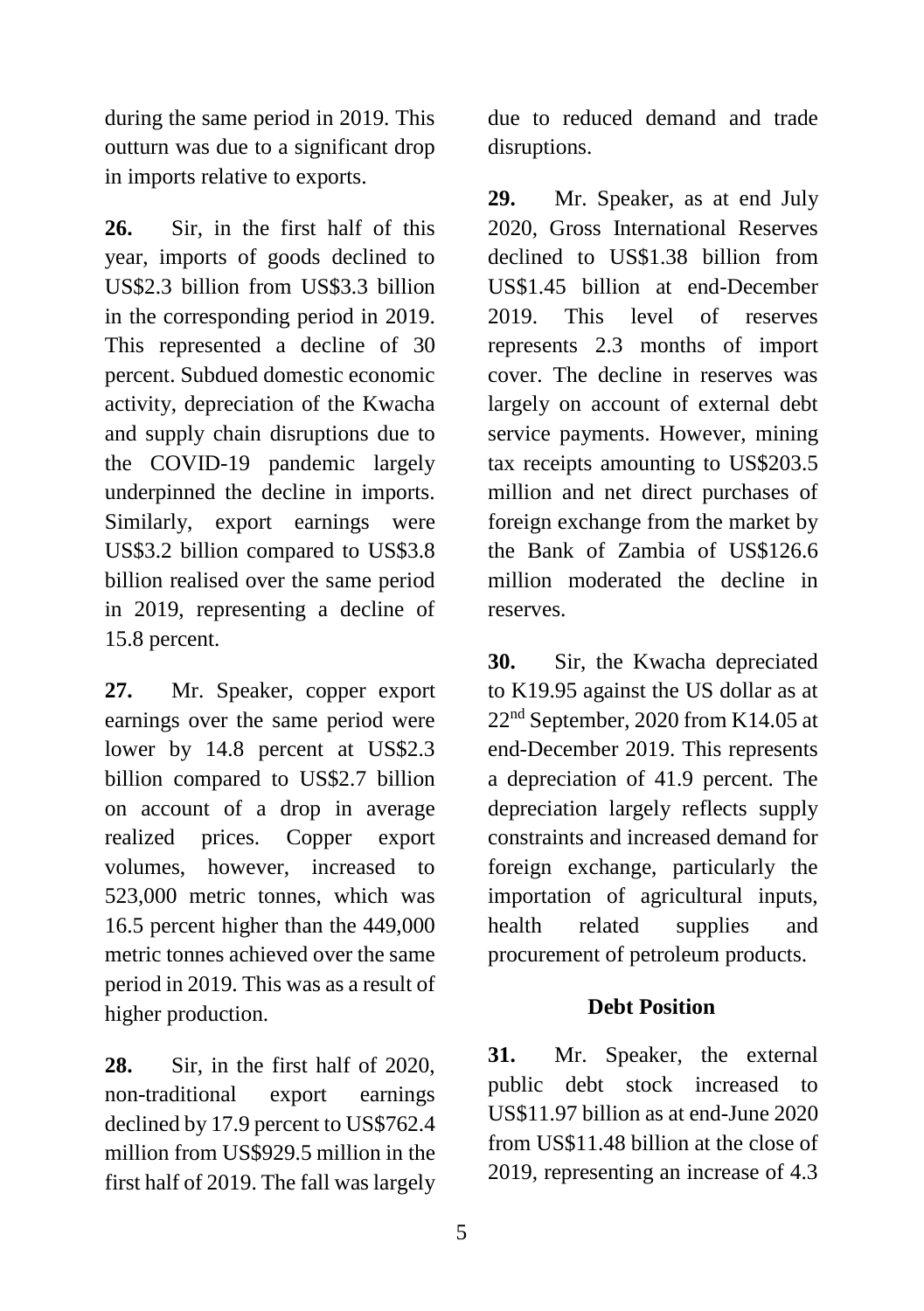percent. This increase is attributed to disbursements on existing loans which are financing various projects in the energy, education, road and health sectors.

**32.** Sir, the stock of Government guarantees, on a net basis, was US\$1.58 billion as at end-June 2020. These guarantees are mostly for power projects in the energy sector.

**33.** Mr. Speaker, the stock of Government securities increased to K114.3 billion as at end August 2020 from K80.2 billion as at end-December 2019, and this includes the COVID-19 Bond. The increase of 42.5 percent was on account of the need to finance key expenditure areas such as Farmer Input Support Programme (FISP).

**34.** Sir, the COVID-19 Bond proceeds were used to stimulate economic activity through the dismantling of arrears, payment of Value Added Tax refunds and liquidation of outstanding pension arrears. In addition, National Savings and Credit Bank has been recapitalised to facilitate the provision of financing to small and medium enterprises. The proceeds were also used to finance youth empowerment programmes, procurement of medical equipment, drugs and medical supplies.

## **Monetary and Financial Performance**

**35.** Mr. Speaker, over the first 8 months of 2020, inflation exceeded the medium-term target range of 6-8 percent, averaging 15.0 percent. Inflation rose to 15.5 percent in August from 11.7 percent in December 2019. This was mainly driven by the upward adjustment in energy prices, higher food prices and the pass-through from the depreciation of the Kwacha.

**36.** Sir, the commercial banks' average lending rate declined to 25.8 percent in August 2020 from 28.0 percent in December 2019. This was mainly driven by the reduction in the Monetary Policy Rate to 8.0 percent from 11.5 percent and the improvement in liquidity levels in the market.

**37.** Mr. Speaker, credit to the private sector grew by 10.4 percent to K38.4 billion in June 2020 compared to a growth of 17.2 percent in December 2019. Credit to Government grew by 46.9 percent, year-on-year, in June compared to 17.2 percent in December 2019.

**38.** Sir, the overall performance and condition of the banking sector was rated as satisfactory as at July 2020. This was largely explained by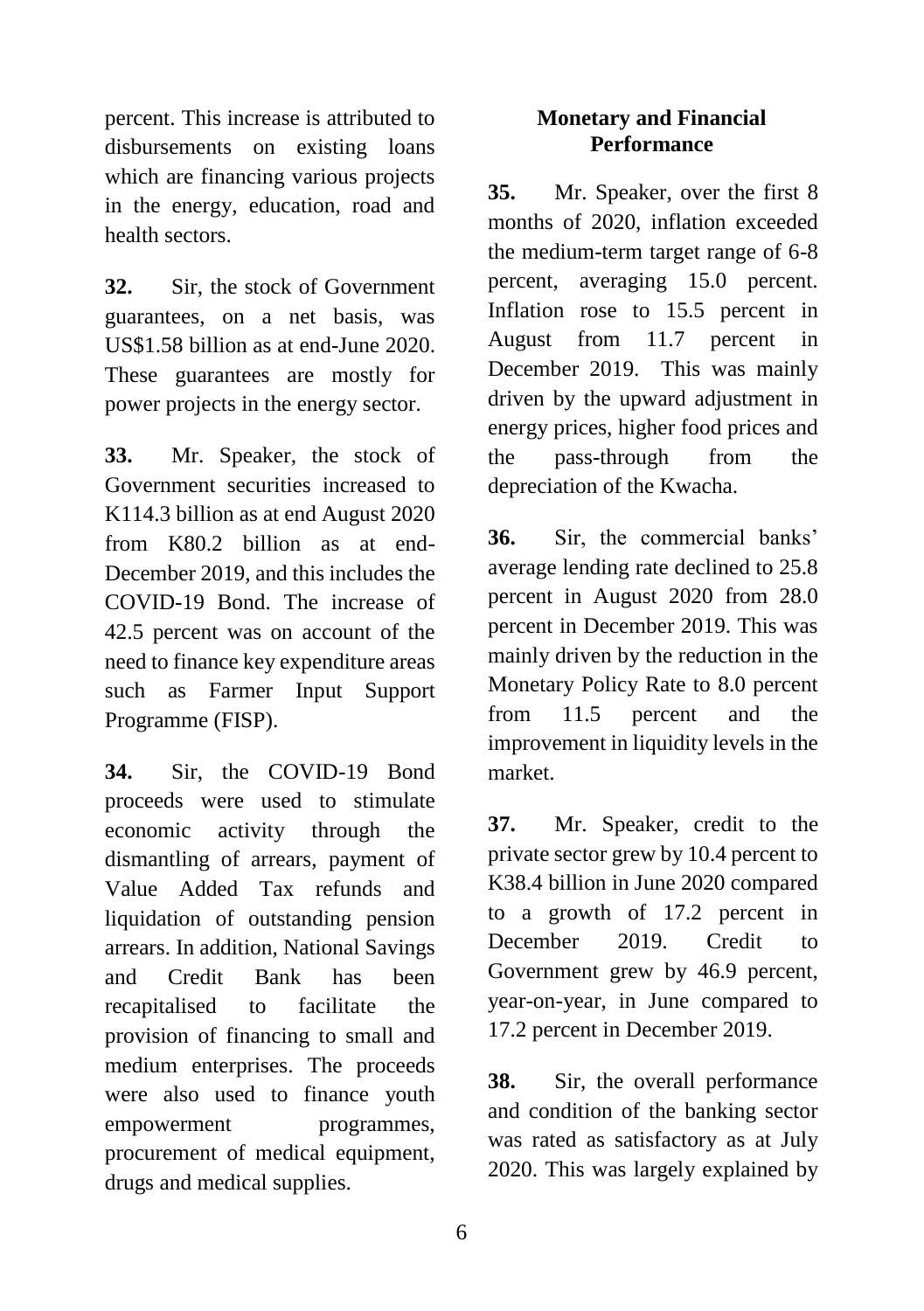the sector's capital adequacy position, earnings performance and improvement in liquidity. However, profitability declined due to higher provisions for non-performing loans. The ratio of non-performing loans to total loans rose to 12.6 percent in July 2020 from 8.9 percent in December 2019, exceeding the prudential threshold of 10.0 percent. The increase in non-performing loans was attributed to the slowdown in economic activity which negatively impacted borrowers' capacity to meet their loan obligations.

**39.** Mr. Speaker, as at end-July 2020, the overall performance of the non-bank financial institutions sector was rated as fair. This largely reflects satisfactory capital adequacy, earnings performance, liquidity position and foreign exchange exposure, but unsatisfactory asset quality. The ratio of non-performing loans to total loans remained above the prudential maximum benchmark of 10.0 percent at 24.9 percent.

**40.** Sir, to encourage the use of digital financial services, the Bank of Zambia in consultation with the industry, waived charges for electronic money transfer of up to K150 in April 2020. Transactions and balance limits for individuals and enterprises were also revised upwards. In addition, the processing fees under the Real Time Gross Settlement system were reduced, leading to a significant increase in the use of digital financial services.

## **Part II**

# **MACROECONOMIC OBJECTIVES, POLICIES AND STRATEGIES FOR 2021**

**41.** Mr Speaker, the COVID-19 pandemic has stifled economic growth worldwide, including ours. The focus in the medium-term will be on containing the spread of the virus, mitigating the effects of the pandemic and restoring macroeconomic stability as well as growth. In addition, priority will be to move towards attaining fiscal fitness and restoring debt sustainability, dismantling domestic arrears and safeguarding social protection spending. This Budget, therefore, sets a foundation for the achievement of these objectives in line with our Economic Recovery Programme.

**42.** Sir, the specific macroeconomic objectives for 2021 will be:

> a) Achieve a real GDP growth rate of at least 1.8 percent;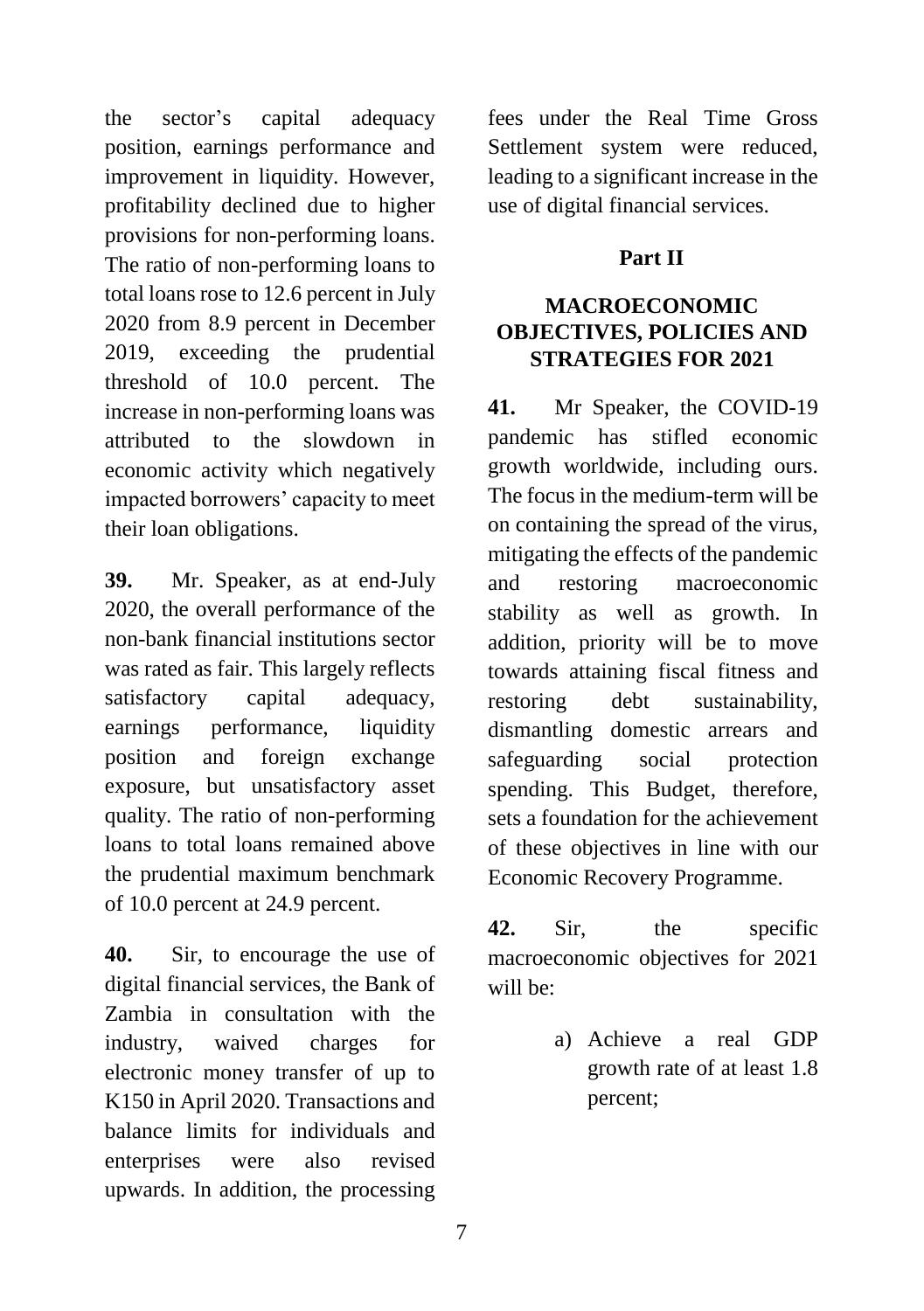- b) Reduce the inflation rate towards the 6-8 percent medium-term target;
- c) Increase Gross International Reserves to at least 2.5 months of import cover;
- d) Reduce the fiscal deficit to 9.3 percent of GDP; and
- e) Achieve domestic revenue collections of not less than 18.0 percent of GDP.

**43.** Mr. Speaker, I will now review the performance of the various sectors under the pillars of the Seventh National Development Plan and present the key 2021 macroeconomic policy interventions.

## **PILLAR I: ECONOMIC DIVERSIFICATION AND JOB CREATION**

**44.** Mr. Speaker, economic diversification and job creation is a key pillar in supporting our economic recovery. In this regard, agriculture, mining, tourism and industrialisation are expected to drive growth while energy and infrastructure development will be key enablers.

### **Agriculture, Fisheries and Livestock**

**45.** Mr. Speaker, the agricultural sector performed very well in the 2019/2020 farming season. In most crops, the country recorded an increase in production. For instance, maize production recorded a 69 percent increase to 3.4 million metric tonnes from 2.0 million in the 2018/2019 farming season. This was on account of early distribution of farming inputs and favourable weather conditions.

**46.** Sir, notwithstanding the increase in output, productivity among small-scale farmers remains low. Government will, therefore, strengthen extension services and is committed to see to it that all Farmer Input Support Programme beneficiaries adopt climate smart agriculture technologies and practices.

**47.** Mr. Speaker, Government will migrate all beneficiaries under the Farmer Input Support Programme to the cost effective e-voucher system. In this regard, the proportion of beneficiaries on the e-voucher system will be increased to 100 percent over the medium-term.

**48.** Sir, to promote the livestock sub-sector, Government will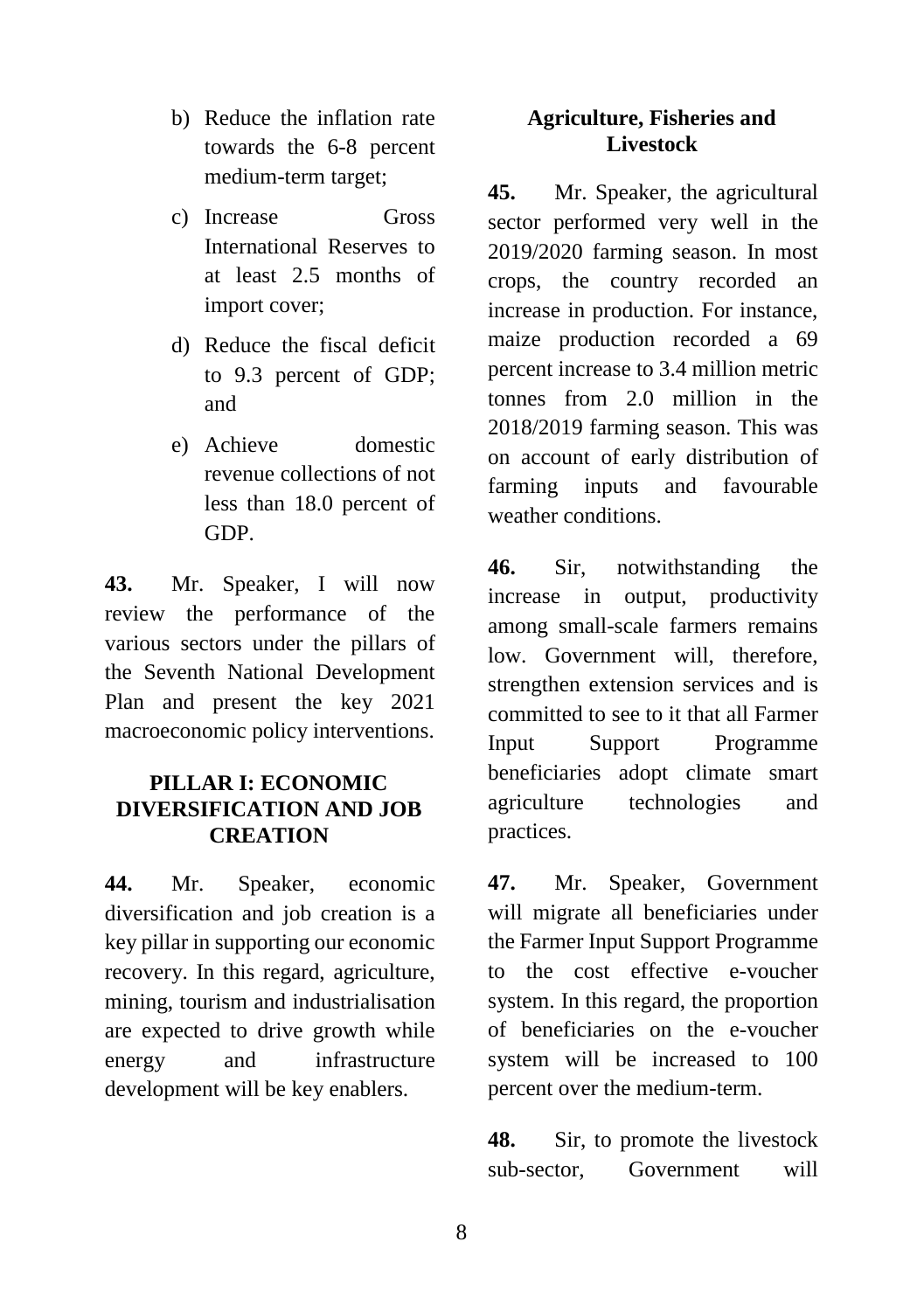continue with the Livestock Stocking and Restocking Programme out of which at least 30 percent of the beneficiaries are youths. In the first half of 2020, a total of 3,100 households benefitted from the Programme. With regard to animal health, a total of 283,000 animals have been vaccinated out of the 2020 target of 290,000 under the Livestock Vaccination Programme.

**49.** Mr Speaker, Government is implementing the Zambia Aquaculture Enterprise Development Project aimed at stimulating a viable aquaculture subsector. In 2020, the Project, through the Citizens Economic Empowerment Commission, has disbursed loans worth K6.3 million to 637 aquaculture entrepreneurs. These loans are targeted at empowering youths and women.

**50.** Sir, in Part Three of my Address, I will outline specific measures to attract more investment in the agricultural sector.

### **Tourism**

**51.** Mr. Speaker, the tourism sector is the hardest hit by the COVID-19 pandemic with virtually no international tourist arrivals since March 2020 due to travel restrictions and subdued domestic tourist

activity. To revive the sector, Government has implemented relief measures such as time to pay agreement covering Income Tax and Value Added Tax. I will later announce additional relief measures that Government will implement to revive the sector.

**52.** Sir, I am pleased to note that domestic tourism has started to rise. I wish to encourage all citizens to continue supporting the tourism industry while observing the COVID-19 health guidelines.

# **Mining**

**53.** Mr. Speaker, Government will continue to diversify the mining sector from copper to other minerals particularly gold. In this regard, the Zambia Gold Company Limited has been established to spearhead gold mining and trading activities in the country. Further, Government will continue to enhance the regulatory framework in order to optimise returns from our mineral wealth.

**54.** Sir, Government is actively working towards finding a strategic investor to improve operations and production at Konkola Copper Mines. The investor will be expected to make firm commitments to develop the Mine and support domestic supply chains. With regard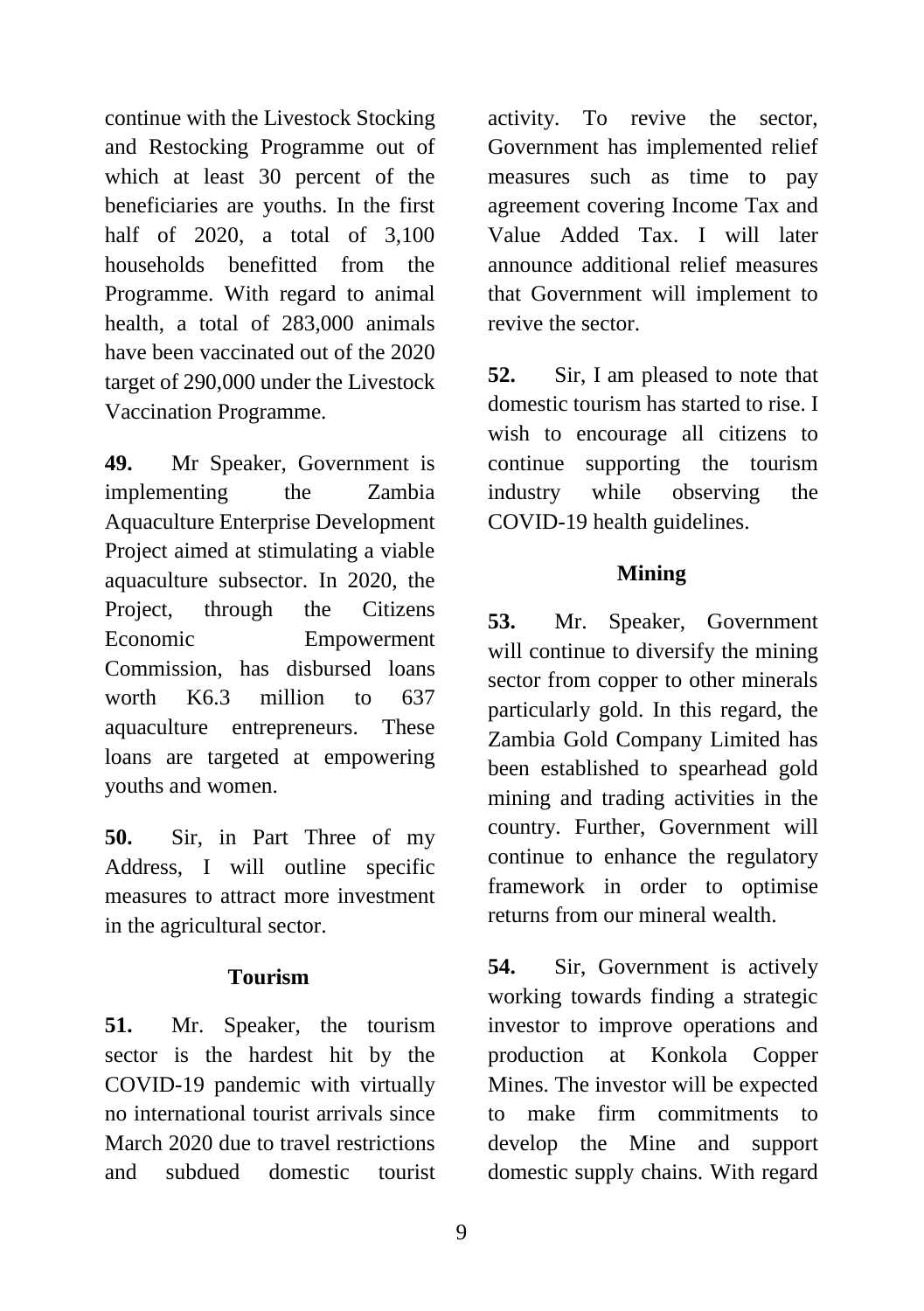to Mopani Copper Mines, Government has been offered to acquire additional shares in the Mine through ZCCM-IH. Further, Government is in the process of negotiating with Glencore on the terms of purchase of the shares. To this end, the Nation will be updated on the progress made in due course.

#### **Energy**

**55.** Mr. Speaker, in the energy sector, electricity generation has been constrained by the adverse effects of climate change over the last few years. To mitigate this, Government has been investing in additional electricity generation capacity, including solar energy. So far, the Musonda Falls Hydro Power Station has been upgraded to 10 mega-watts from 5 mega-watts and has been commissioned.

**56.** Sir, the construction of Kafue Gorge Lower Power Station is almost complete and will add 750 megawatts to the national grid. It is expected that 300 megawatts will come on board by the end of the year. This should significantly reduce load shedding.

## **Information and Communication Technology**

**57.** Mr. Speaker, in order to increase access to information and communication technology services for people in unserved and underserved areas, Government continued with the construction of communication towers. So far, 774 communication towers out of a target of 1,009 have been constructed, bringing the total network coverage to 91 percent.

**58.** Sir, in my last Address to this august House, I indicated that Government, through the SMART Zambia Institute, would connect 28 public services to the Government Service Bus. I am glad to report that the 28 services have been connected resulting in reduced transaction costs and enhanced delivery of public services. By the end of 2021, a total of 100 services are expected to be made online on the Government Service Bus.

### **Road Transport Infrastructure**

**59.** Mr. Speaker, a key milestone in the road sector has been the completion of the US\$298 million Kazungula Bridge linking Zambia and Botswana. The Bridge will facilitate increased regional trade and reduce transit time for freight and passengers.

**60.** Sir, the performance of the National Road Tolling Programme has been satisfactory. As at end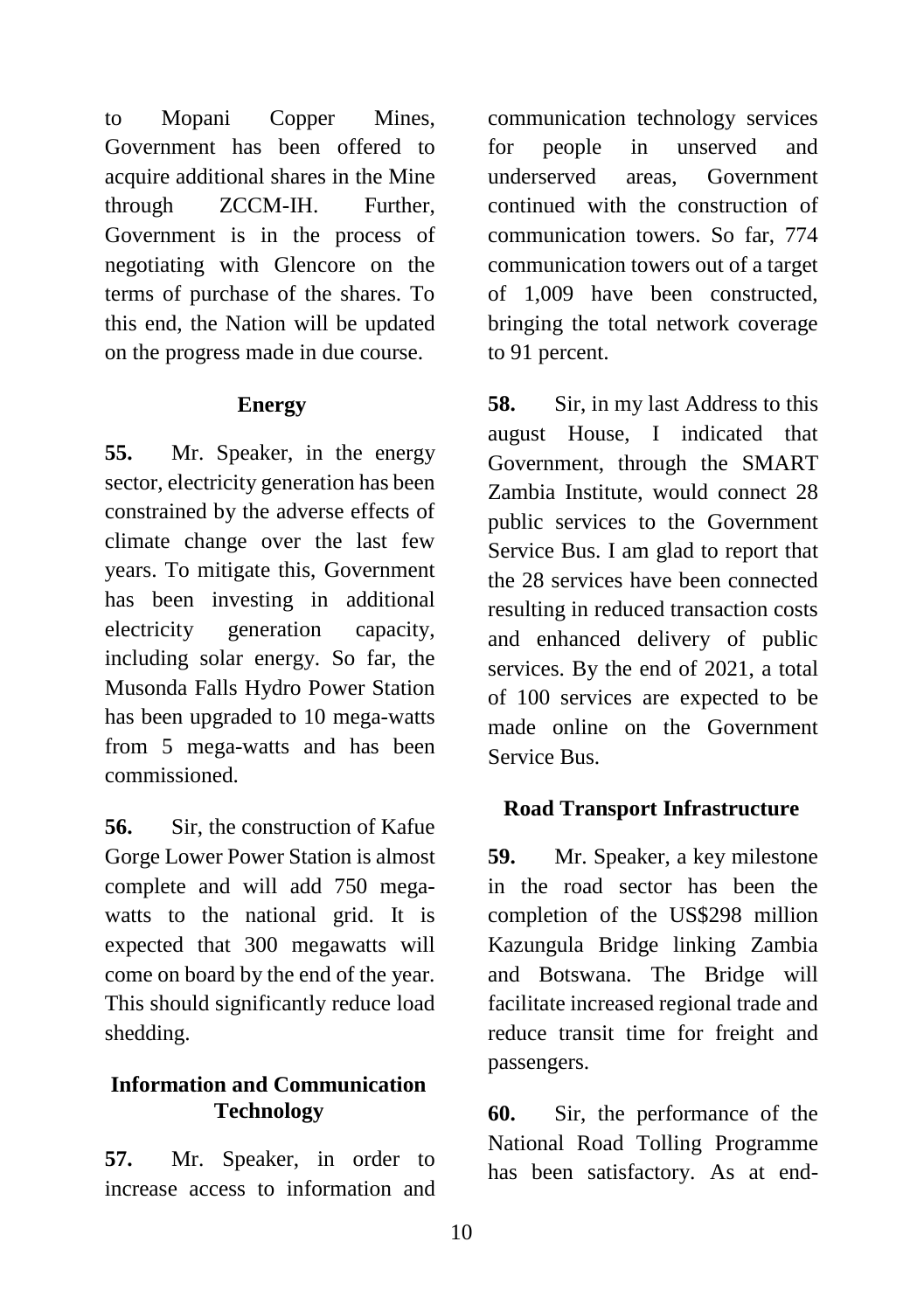August 2020, a total of K911.1 million was collected compared to K767.3 million over the same period in 2019. The increase was due to the coming on board of additional Toll Plazas.

## **Air Transport**

**61.** Mr. Speaker, air transport has been adversely affected by the COVID-19 pandemic. In the first half of the year, domestic and international passenger movements at the four major airports declined by more than half a million. This was on account of the suspension of international flights by all the airlines except one. Following the easing of lockdown measures, it is gratifying to note that some international airlines have since resumed flights to Zambia.

**62.** Sir, with regard to air transport infrastructure, the upgrading of Kenneth Kaunda International Airport is at 90 percent completion, while the construction of the Copperbelt International Airport, renamed Simon Mwansa Kapwepwe International Airport, is at 76 percent. The delay in the completion of Kenneth Kaunda International Airport was exacerbated by the impact of COVID-19. Both airports are now scheduled to be opened in 2021.

### **Industrialisation**

**63.** Mr. Speaker, to support industrialisation, Government is promoting the procurement of locally produced goods. To enhance the market opportunities for the local industry, Government has presented a Bill to this august House to repeal and replace the Public Procurement Act No. 12 of 2008.

**64.** Sir, the construction of industrial yards across the country to further promote industrialisation has advanced. Construction of Chipata, Kasama and Mongu industrial yards has been completed and will be operationalised in 2021. The remaining industrial yards in Kafue, Kitwe, Ndola and Solwezi will be completed in 2021. When operational, the yards are expected to create at least 4,000 employment opportunities.

**65.** Mr. Speaker, to promote linkages between agriculture and manufacturing, the Industrial Development Corporation will establish a tomato and fruit processing plant in 2021. I urge our farmers to take advantage of this development.

**66.** Sir, with regard to youth empowerment, Government launched the Youth Empowerment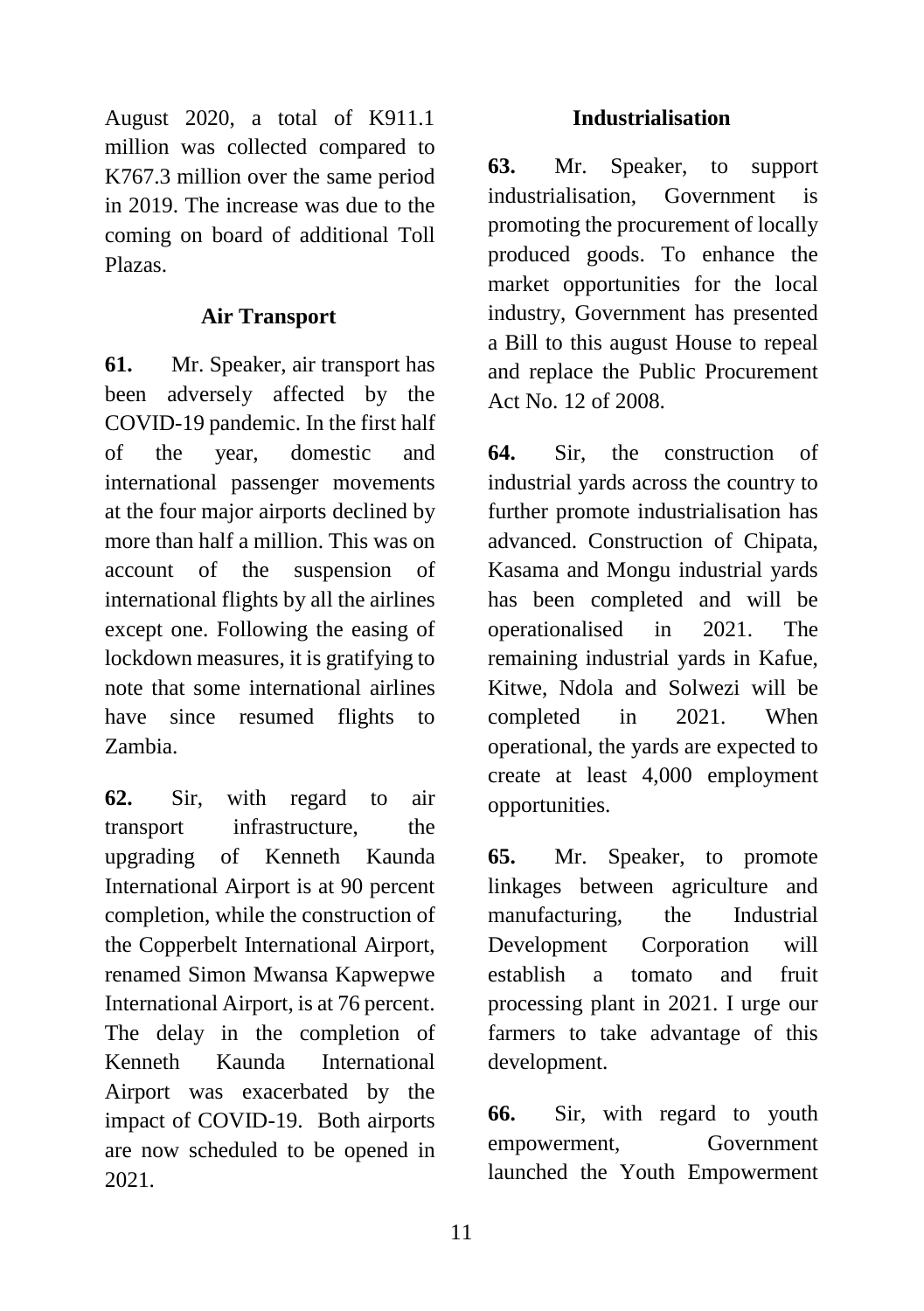Fund with an allocation of K470 million. This demonstrates the commitment of the Patriotic Front Government to creating an environment in which the youths can participate and benefit from the economic development agenda. In 2021, Government will continue with various youth empowerment programmes.

**67.** Mr. Speaker, to support the growth of small medium scale enterprises, Government will provide financing through a facility at the National Savings and Credit Bank and continue to dismantle arrears to local contractors and suppliers.

**68.** Sir, with the coming into force of the Africa Continental Free Trade Area Agreement in 2021, Zambia will reposition herself to take advantage of the expanded market to the rest of Africa. Let me urge the private sector to harness the opportunity of the Agreement, to grow their business and access the market.

### **PILLAR II: POVERTY AND VULNERABILITY REDUCTION**

**69.** Mr. Speaker, as we steer the economy towards recovery, Government will continue to safeguard livelihoods and protect the vulnerable by scaling up social protection programmes and climate change interventions.

### **Social Protection Programmes**

**70.** Sir, in 2020, the country experienced the unfortunate confluence of floods and the COVID-19 pandemic which required an emergency response over and above the traditional social protection programmes. In this regard, a total of 90,202 households were supported under floods and droughts emergency cash transfers in 23 districts while 258,000 households were supported under the COVID-19 emergency cash transfers across the country.

**71.** Mr. Speaker, the number of beneficiaries under the traditional social cash transfer programme will be increased to 994,000 households in 2021 from the current 700,000 households. Further, the amount per household will be increased to K110 from the current K90 per month.

**72.** Sir, to enhance household food security, Government will increase the number of beneficiaries under the Food Security Pack Programme to 288,492 vulnerable but viable households in 2021 from 80,000 in 2020.

**73.** Mr. Speaker, Government has been implementing the Girls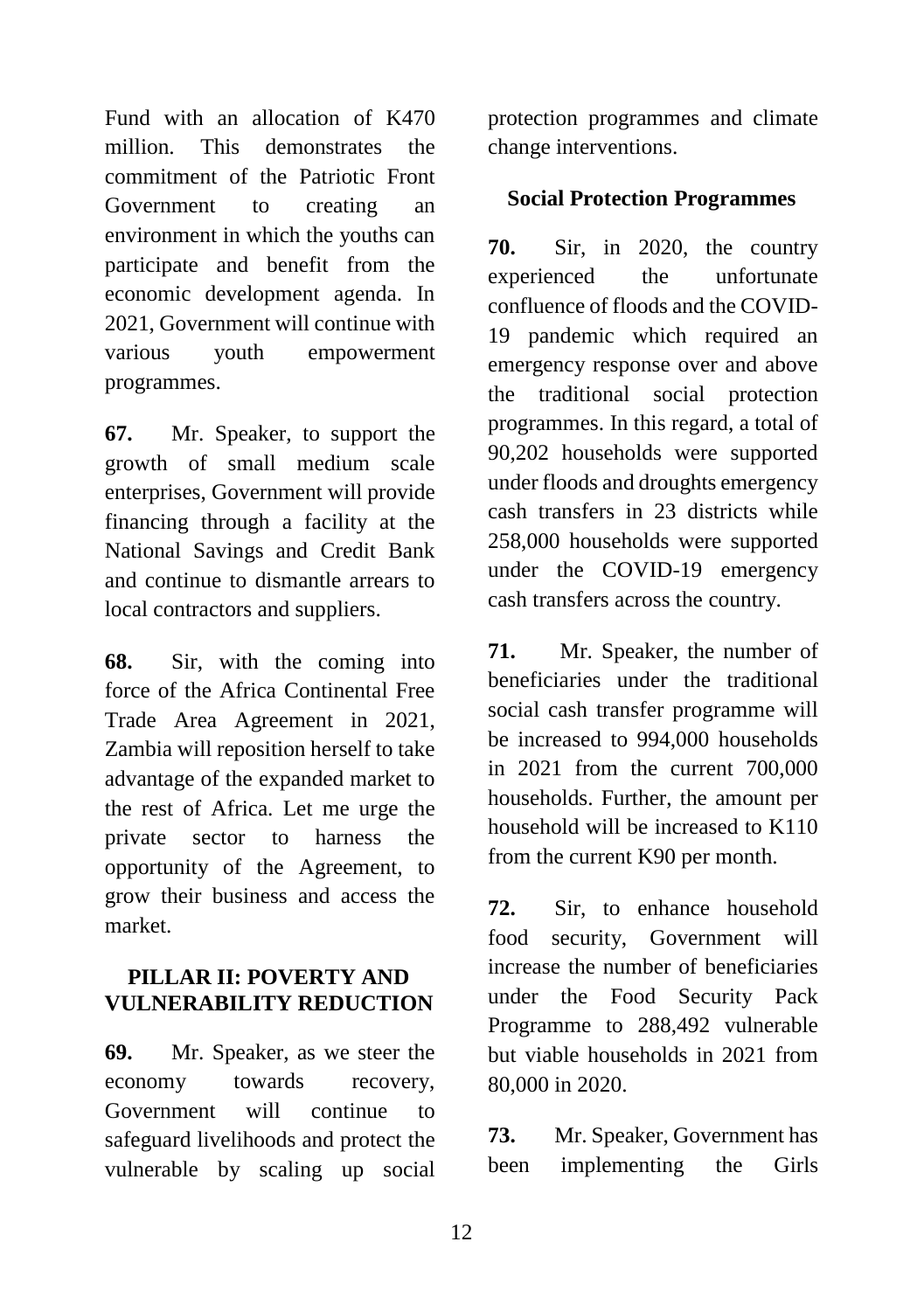Education and Women's Empowerment and Livelihood Programme aimed at increasing access to livelihood support for extremely poor women and access to secondary education for disadvantaged girls. To date, 129,400 women and girls have benefited from this Programme, of which 54,780 are under the Keeping Girls in School component and 74,620 are under the Women Empowerment and Livelihood component. Government has secured additional funds for the Programme which will increase the number of beneficiaries to 208,400 over the medium-term.

## **Climate Change**

**74.** Mr. Speaker, Government will accelerate the implementation of climate change programmes. One such programme is the US\$100 million Transforming Landscapes for Resilience and Development Programme which will enhance resilience among communities to climate change shocks.

**75.** Sir, to strengthen national response to the effects of climate change, Government is developing legislation on climate change. This will provide a legal framework for the implementation of the National Climate Change Policy of 2016.

### **PILLAR III: REDUCING DEVELOPMENTAL INEQUALITIES**

**76.** Mr. Speaker, Government is undertaking various interventions aimed at reducing developmental inequalities. Key interventions include the construction of roads to facilitate market linkages between urban and rural areas and the electrification of rural areas.

**77.** Sir, with regard to rural roads, the Improved Rural Connectivity Project is being implemented and will cover 3,375 kilometres across the country over a period of 5 years. To date, 501 kilometres have been contracted out of which 82 kilometres have been rehabilitated.

**78.** Mr. Speaker, under rural electrification, 12 grid extension projects have been completed out of the 25 that are being implemented. The construction of Kasanjiku Mini Hydro Power Station in North-Western Province as well as the Lunga and Chunga Solar Mini Grids in Luapula and Central Provinces, respectively, have also been completed.

### **PILLAR IV: ENHANCING HUMAN DEVELOPMENT**

**79.** Mr. Speaker, human development remains important in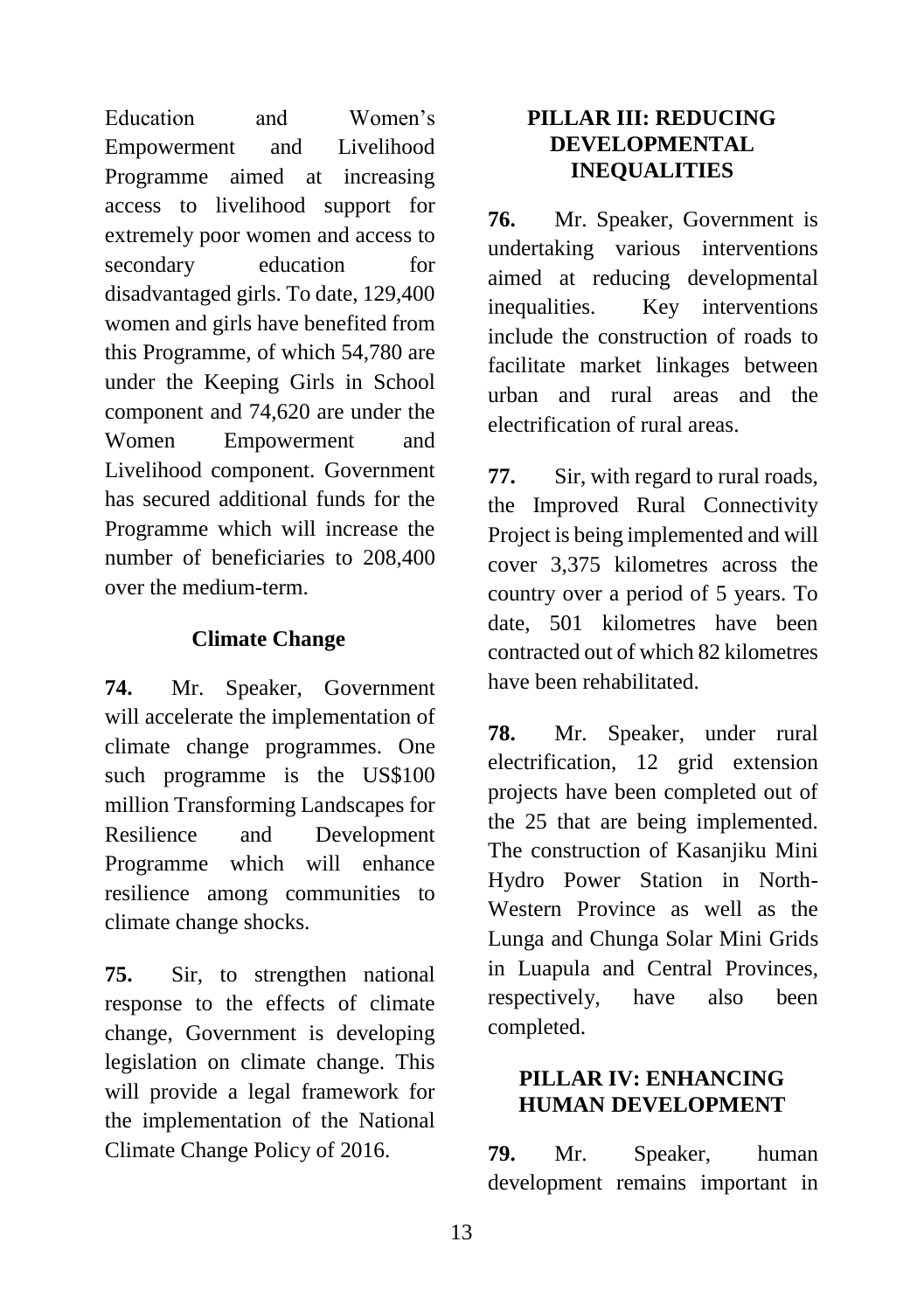improving the quality of life and livelihoods of the citizens. In this regard, Government will continue to prioritize education and skills development, health and water and sanitation in 2021.

# **Education and Skills Development**

**80.** Mr. Speaker, the education and skills development sector has not been spared by the COVID-19 pandemic. Schools and higher learning institutions were closed resulting in the loss of learning time. It is, however, gratifying to note that, on  $11<sup>th</sup>$  September, 2020, His Excellency, Dr. Edgar Chagwa Lungu, the President of the Republic of Zambia, announced the re-opening of learning institutions.

**81.** Sir, with regard to Technical Education, Vocational and Entrepreneurship Training, Government will aim at enhancing development of requisite skills for the labour market.

**82.** Mr. Speaker, in order to increase science literacy and promote the next generation of innovators and critical thinkers, Government has established Science, Technology, Engineering, and Mathematics (STEM) schools of excellence in all the 10 provinces. Further, to improve quality and increase the number of teachers, STEM programmes have been introduced at Mukuba, Chalimbana and Kwame Nkrumah **Universities.** 

**83.** Sir, Government will continue to improve the provision of equitable services in learning institutions by rolling out Home Grown School Meals Feeding Programme and the Keeping Girls in Schools Initiative to 18 and 22 additional districts, respectively. Further, the infrastructure development programme will continue.

**84.** Mr. Speaker, to enhance access to tertiary education, Government will focus on increasing the number of students accessing loans in higher learning institutions.

# **Health**

**85.** Mr. Speaker, Government has continued to prioritise the health of the people of Zambia through interventions aimed at achieving Universal Health Coverage.

**86.** Sir, the COVID-19 pandemic has strained the health care system in the country. To address the situation, Government had to realign the 2020 Budget to provide more resources to the health sector so as to strengthen the health care system and make it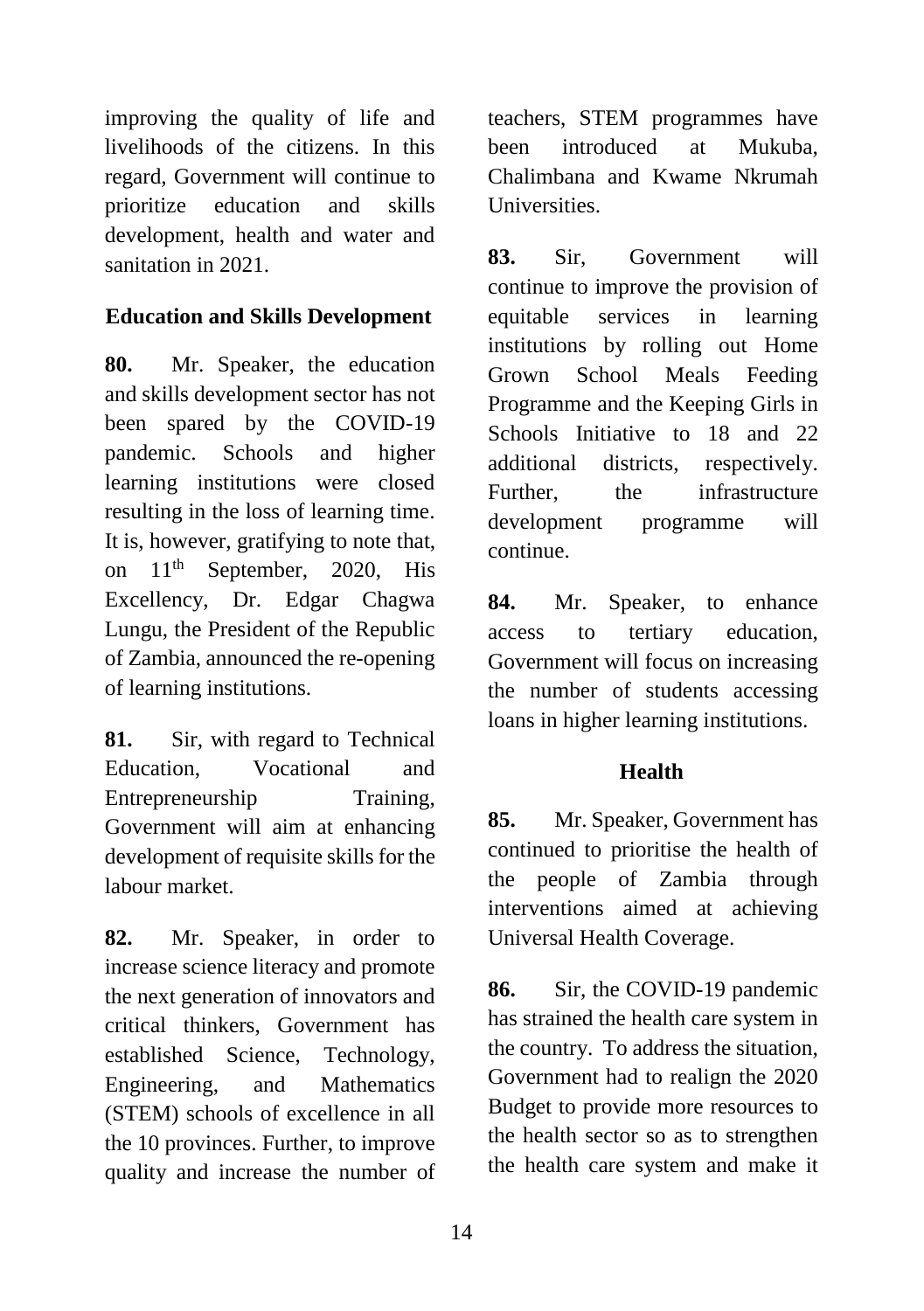more resilient. To this end, 2,232 health workers were recruited and deployed.

**87.** Mr. Speaker, allow me to commend our Cooperating Partners and the private sector who came on board to compliment Government efforts in combating the pandemic whilst maintaining support in other essential areas of health care.

**88.** Sir, in order to reduce the prevalence and impact of communicable and noncommunicable diseases, Government continued to invest in health promotion programmes and made available critical health system inputs.

**89.** Mr. Speaker, to increase access to quality health care, 439 health posts out of 650 have been completed and are operational. Further, 24 mini hospitals out of 108 have also been completed. To strengthen the referral health system, Chinsali and the Kalindawalo General Hospitals as well as the upgraded Levy Mwanawasa University Teaching Hospital have been operationalised.

**90.** Sir, other notable projects under construction include the Lusaka Specialist Hospital, surgical wards at the University Teaching Hospital, Bangweulu General Hospital and the expansion and modernisation of Maina Soko Military Hospital.

**91.** Mr. Speaker, in order to have sustainable financing to the health sector and ultimately achieve Universal Health Coverage, the National Health Insurance Scheme has been operationalised. So far, 540,000 beneficiaries have been registered on the Scheme and 126 health facilities have been accredited. Let me urge all citizens, stakeholders and health providers to take advantage of this Scheme.

# **Water Supply and Sanitation**

**92.** Mr. Speaker, to improve coverage, quality and efficiency of water supply and sanitation services, Government is implementing the National Urban and Rural Water Supply and Sanitation Programmes. Major projects under these Programmes include the Kafue, Nakonde, Chinsali, and Chongwe Water Supply Projects as well as the Lusaka Water Supply Sanitation and Drainage Project. These projects are all above 90 percent completion and will benefit an additional 90,000 residents once completed.

**93.** Sir, other water supply and sanitation projects are being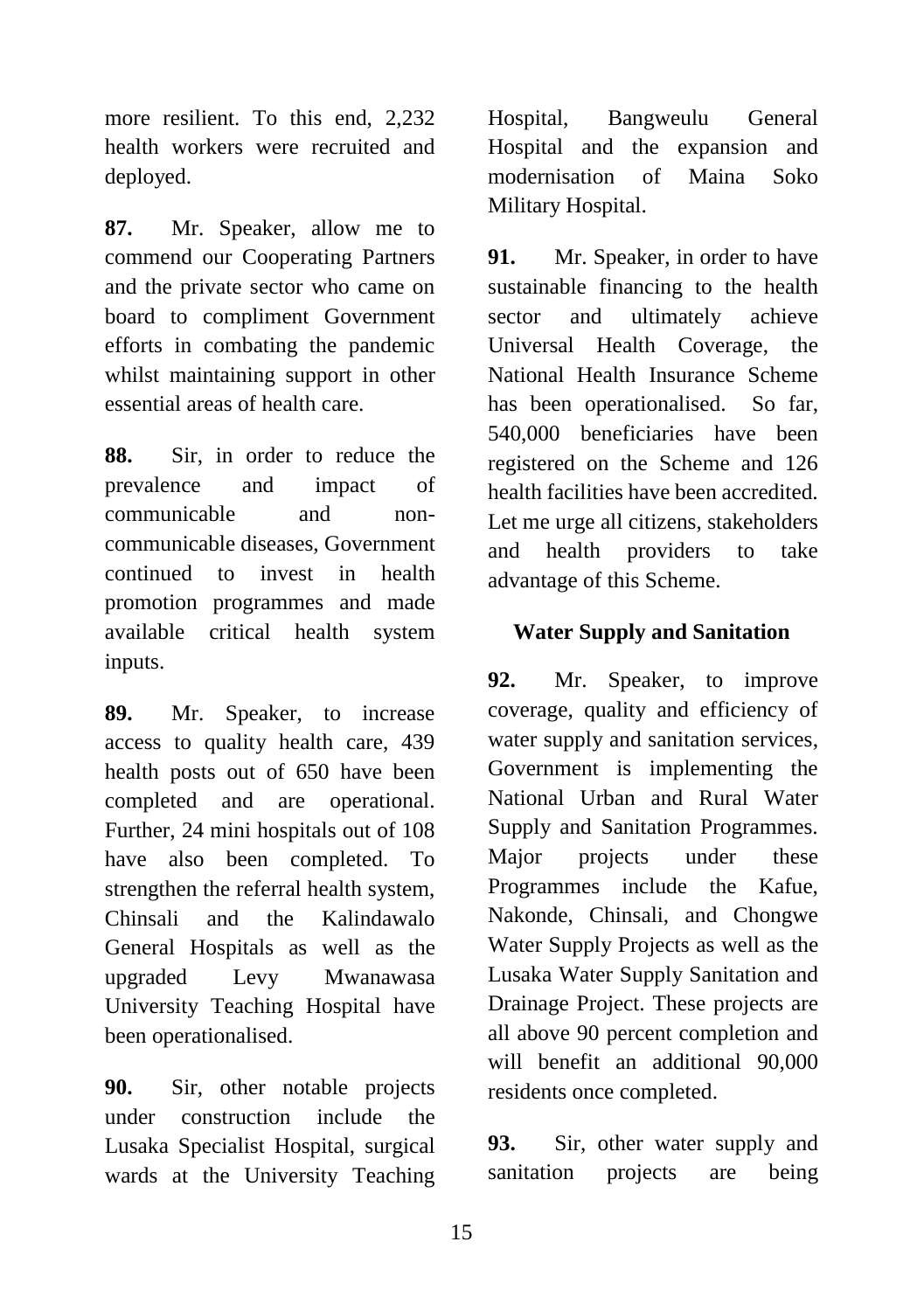implemented in Kafulafuta, Serenje and Mufumbwe. The Kafulafuta Water Supply System Project will be completed in 2021, and will supply water to more than one million people in Ndola, Luanshya, Masaiti and Mpongwe.

**94.** Mr. Speaker, with regard to the Rural Water and Sanitation Programme, six piped water schemes in Central, Southern, Luapula and Western Provinces have been completed, benefiting more than 155,000 people. In addition, 432 boreholes have been drilled and 107 rehabilitated. Government will in 2021 continue with this programme.

# **PILLAR V: CREATING A CONDUCIVE GOVERNANCE ENVIRONMENT FOR A DIVERSIFIED AND INCLUSIVE ECONOMY**

#### **Policy, Regulatory and Structural Reforms**

**95.** Mr. Speaker, achieving economic recovery and building resilience to safeguard livelihoods and protect the vulnerable, especially in the wake of the COVID-19 pandemic, requires us to undertake policy, regulatory and structural reforms. Government will, therefore, undertake reforms in the areas of domestic resource mobilization, debt management and public procurement, among others.

## **Domestic Resource Mobilization**

**96.** Mr. Speaker, Government will continue to implement measures aimed at enhancing the domestic resource envelope. To this end, the following measures will be undertaken in the medium-term:

- a) Modernising tax administration by providing innovative technological solutions such as Tax-On-Phone, Tax-On-App and WhatsApp payment to reduce the cost of compliance;
- b) Improve tax compliance through enforcement of mechanisms for identifying tax evaders, stiffen the reprimand for tax offenders and strengthen the penalty regime to deterrent levels;
- c) Improve compliance levels of tax payers in identified risk areas by developing centralised data analysis and segmentation;
- d) Appoint local authorities as tax agents to collect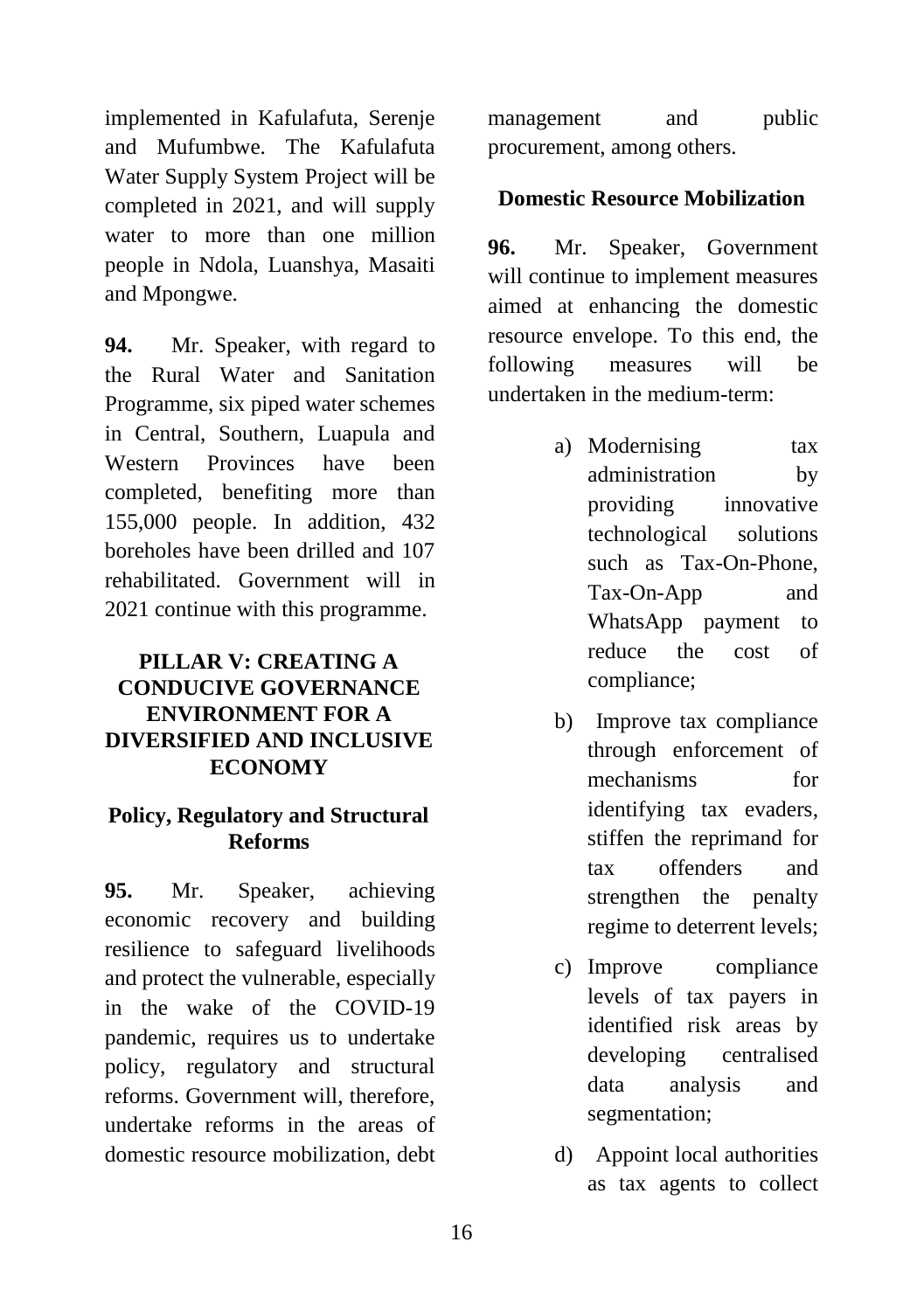turnover tax, base tax and withholding tax, on a commission basis, in their areas of jurisdiction;

- e) Enforce the mandatory use of Electronic Fiscal Devices from accredited suppliers following the issuance of Statutory Instrument No. 33 of 2020; and
- f) Digitise more public services to run on the Government Service Bus (GSB) and the Payment Gateway to provide efficiency, accountability and monitoring of revenues.

**97.** Sir, to support the domestic resource mobilisation measures, the Zambia Revenue Authority Act, Chapter 321 of the Laws of Zambia will be amended to improve tax administration. Further, the Government will provide for the establishment of a Fund that will improve and develop infrastructure at our borders to enhance trade facilitation and border processing efficiency. The Government will put in place measures to manage container scanners in a sustainable manner in order to effectively fight smuggling among other vices.

**98.** Mr. Speaker, Government will conduct a thorough review of existing tax incentives to make them more effective in reinvigorating economic activity.

## **Debt Management Policy**

**99.** Mr. Speaker, Government remains committed to restoring public debt sustainability and has embarked on a number of initiatives to achieve this objective. These include cancellation, postponement and re-scoping of projects. Further, contraction of new commercial external debt has been stopped.

**100.** Sir, so far, US\$1.1 billion pipeline loans have been cancelled and US\$280.0 million has been saved from the re-scoping of projects. Further, Government with the help of international financial and legal advisors is devising a liability management strategy aimed at putting our public debt on a sustainable trajectory.

**101.** Mr. Speaker, Government has taken steps to benefit from the G20's Debt Service Suspension Initiative. In this regard, a Memorandum of Understanding has been entered into with the Paris Club creditors. In addition, negotiations with G20 members are on-going. This Initiative is expected to provide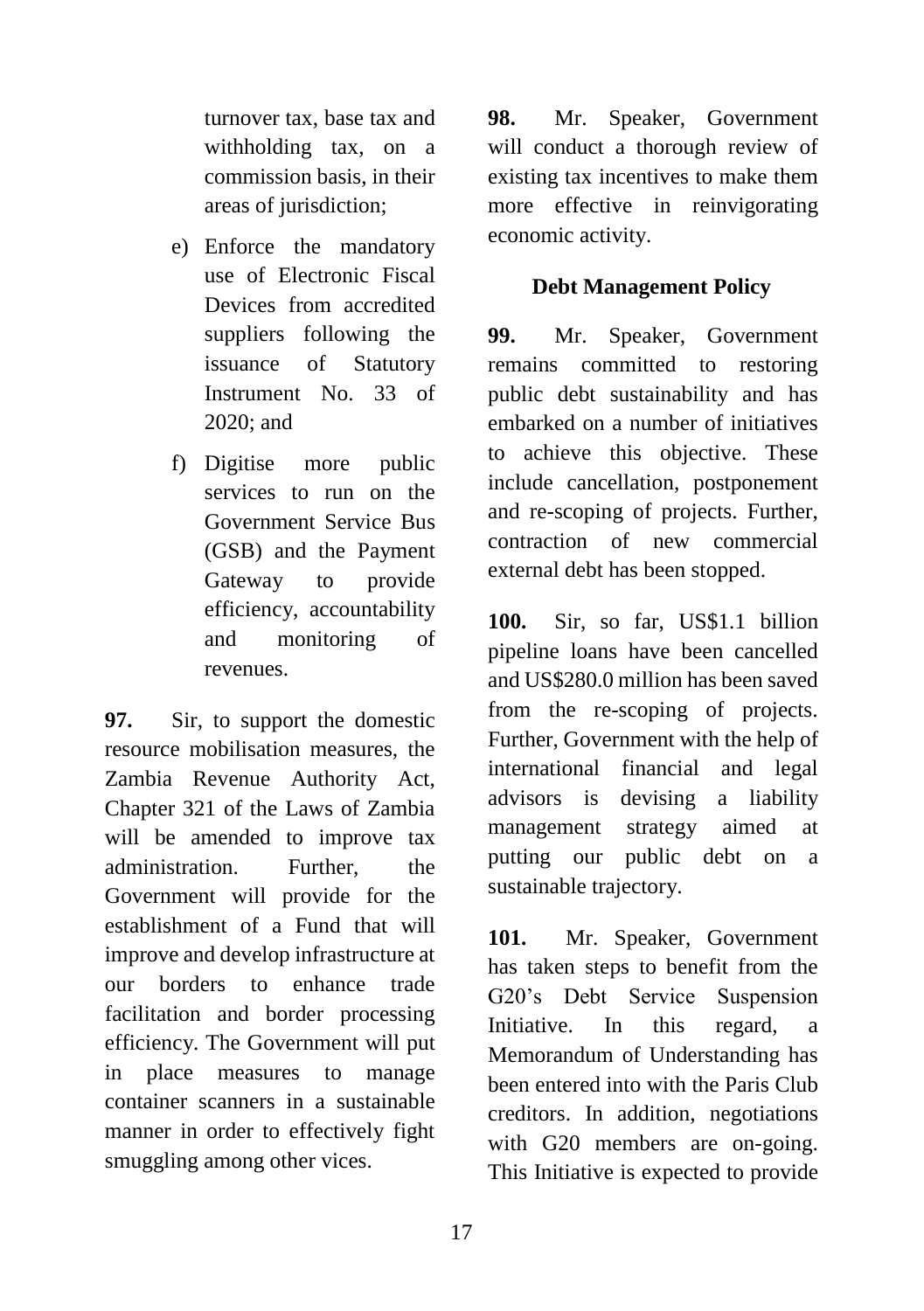debt service relief during the suspension period which currently runs from May to December 2020. Government has also made similar debt service suspension requests to all external commercial creditors, including international capital market investors.

**102.** Mr. Speaker, the Strategy on Domestic Debt will be to:

- a) Alter the domestic debt portfolio from shorter to long-term instruments;
- b) Reduce domestic arrears; and
- c) Broaden investor participation in the Government securities market.

**103.** Mr Speaker, Government remains committed to enhancing efficiency, price discovery and transparency in the secondary market for Government bonds. I am, therefore, pleased to report to this august House that, the Bank of Zambia launched the E-Bond Electronic Trading Platform in August this year. This allows for the trading of Government bonds electronically, initially between banks. The trading of bonds on this platform will be rolled out to other investors in 2021.

### **Public Procurement Reforms**

**104.** Mr. Speaker, Government remains committed to promoting good financial governance, value for money and participation of local suppliers. To this effect, Government has presented before this august House, the Public Procurement Bill to repeal and replace the Public Procurement Act No. 12 of 2008. The Bill will, among others, give priority to citizens to participate in the supply of goods and services, introduce price benchmarking, penalise fronting and selling of contracts, improve contract management, make it mandatory to use the Electronic Procurement System and penalise offenders.

### **Energy Sector Reforms**

**105.** Mr. Speaker, to enhance efficiency and attract investment in the energy sector, Government is implementing key structural reforms. In the electricity subsector, Government has this year issued a commencement order for the Electricity Act No. 11 of 2019 which regulates generation, transmission, distribution and the supply of electricity so as to enhance the security and reliability of supply of electricity. The implementation of further reforms will be informed by the results of the Cost of Service Study. These include a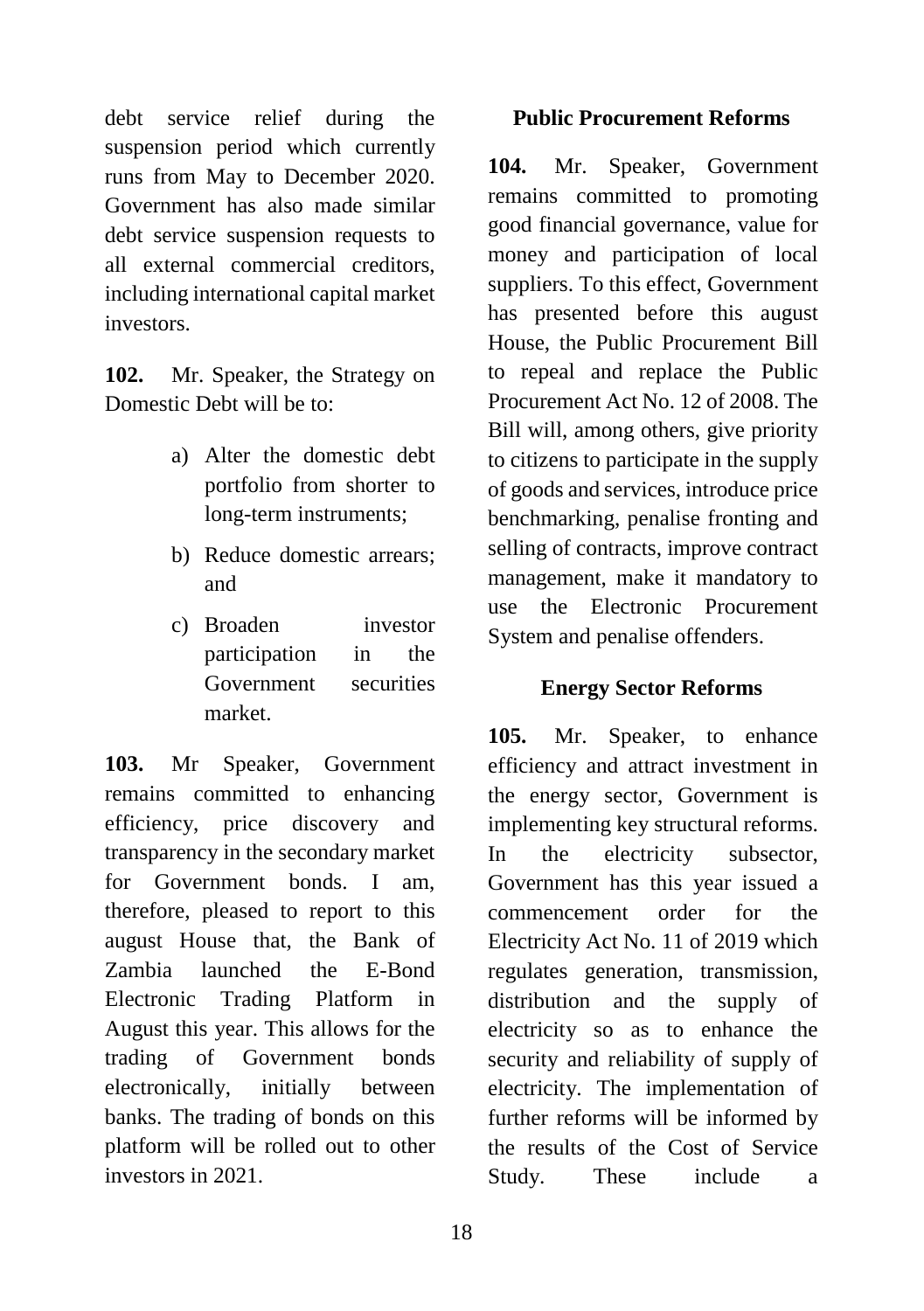comprehensive review of the electricity supply chain and the renegotiation of tariffs with Independent Power Producers.

**106.** Mr. Speaker, with regard to the petroleum subsector, Government policy is that fuel pricing should be cost reflective through periodic reviews of pump prices. Government will prioritise getting value for money in the procurement of petroleum products for the benefit of the consumers.

#### **Monetary and Financial Sector Policies**

**107.** Mr. Speaker, Government is mindful of the adverse effects of the current high inflation rate on our citizens, particularly the most vulnerable. In the recent past, food inflation has been a key driver of inflation. In this regard, improved food supply, following the policies we have implemented to improve agriculture production, will help reduce the current high level of inflation towards the medium-term target of 6-8 percent.

**108.** Sir, the health of the financial sector is key to economic stability and growth. The Bank of Zambia will continue to pursue regulatory policies that strengthen the resilience of the financial sector in the wake of the

COVID-19 pandemic. In this regard, the Bank of Zambia has adopted financial stability and financial inclusion as two focus areas in its 2020 to 2023 Strategic Plan.

**109.** Mr. Speaker, to strengthen the resilience of the financial sector, the Bank of Zambia introduced the Targeted Medium-Term Refinancing Facility with an initial amount of K10 billion. The Facility allows Financial Service Providers under the supervision of the Bank of Zambia to access funds at relatively low interest rates, currently at 8.0 percent, for onlending to businesses and households. The Facility is being reviewed and adjusted to address identified implementation challenges so that it achieves the intended objectives.

**110.** Sir, to achieve universal access to and usage of a broad range of financial services, Government will continue to implement the National Financial Inclusion Strategy and the National Strategy on Financial Education. Increased use of digital financial services is a critical component of the measures being implemented to address the COVID-19 pandemic.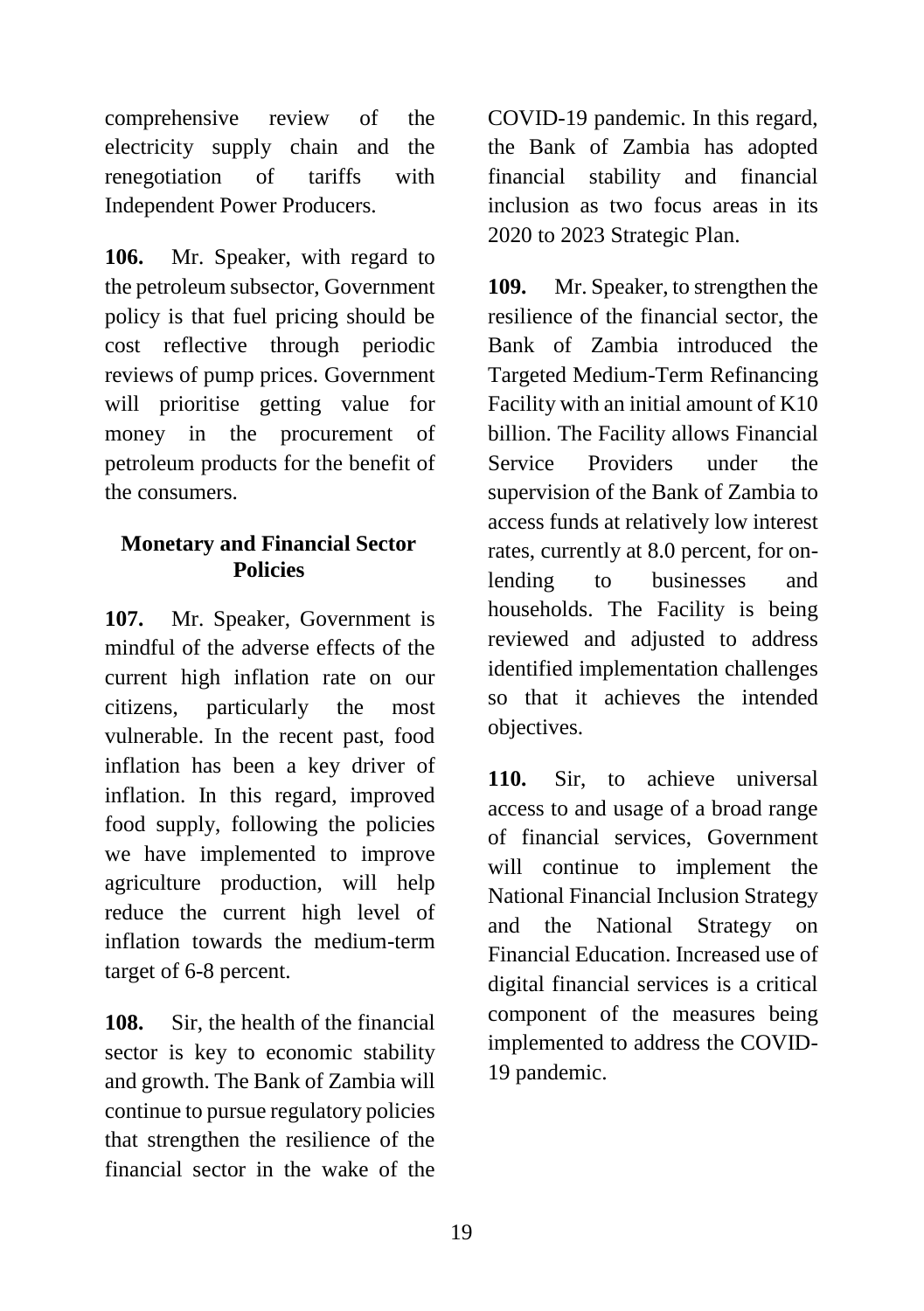#### **External Sector Policies**

**111.** Mr. Speaker, Government will maintain a flexible and competitive exchange rate regime. In this regard, the Government will continue to pursue measures that support relative stability in the exchange rate such as the diversification of exports, attraction of foreign direct investment, import substitution and securing balance of payments support. Further, measures will be undertaken to improve domestic production capacity and local value addition.

## **Public Investment Management Reforms**

**112.** Mr. Speaker, I wish to report that the Public Investment Board is now operational. Ministries, Provinces and other Spending Agencies are now mandated to submit their public investment proposals to the Board for approval prior to inclusion in the Budget. This will entail that only public investments projects that help achieve developmental objectives and are viable are included in the Budget for implementation.

### **National Development Plan**

**113.** Mr. Speaker, the Seventh National Development Plan comes to an end in 2021. In this regard,

Government has commenced the preparation of the Eighth National Development Plan covering the period 2022 to 2026. The Plan will provide a clear development agenda towards the attainment of the National Vision 2030. Let me urge all citizens and stakeholders to actively participate in the preparation of the Plan in line with the National Planning and Budgeting Policy.

## **Census of Population and Housing**

**114.** Mr. Speaker, the preparation of the 2020 Census of Population and Housing encountered a number of challenges including the outbreak of the COVID-19 pandemic. As a result the Census will now be conducted in 2021. Let me urge the citizens and all stakeholders to cooperate and actively participate in this very important exercise.

### **PART III**

### **THE 2021 BUDGET**

**115.** Mr. Speaker, Government proposes to spend K119.6 billion in 2021 which translates to 32.6 percent of GDP. Of this amount, K68.0 billion, representing 18.5 percent of GDP, will come from domestic revenues and grants. The balance of K51.6 billion will be raised through financing.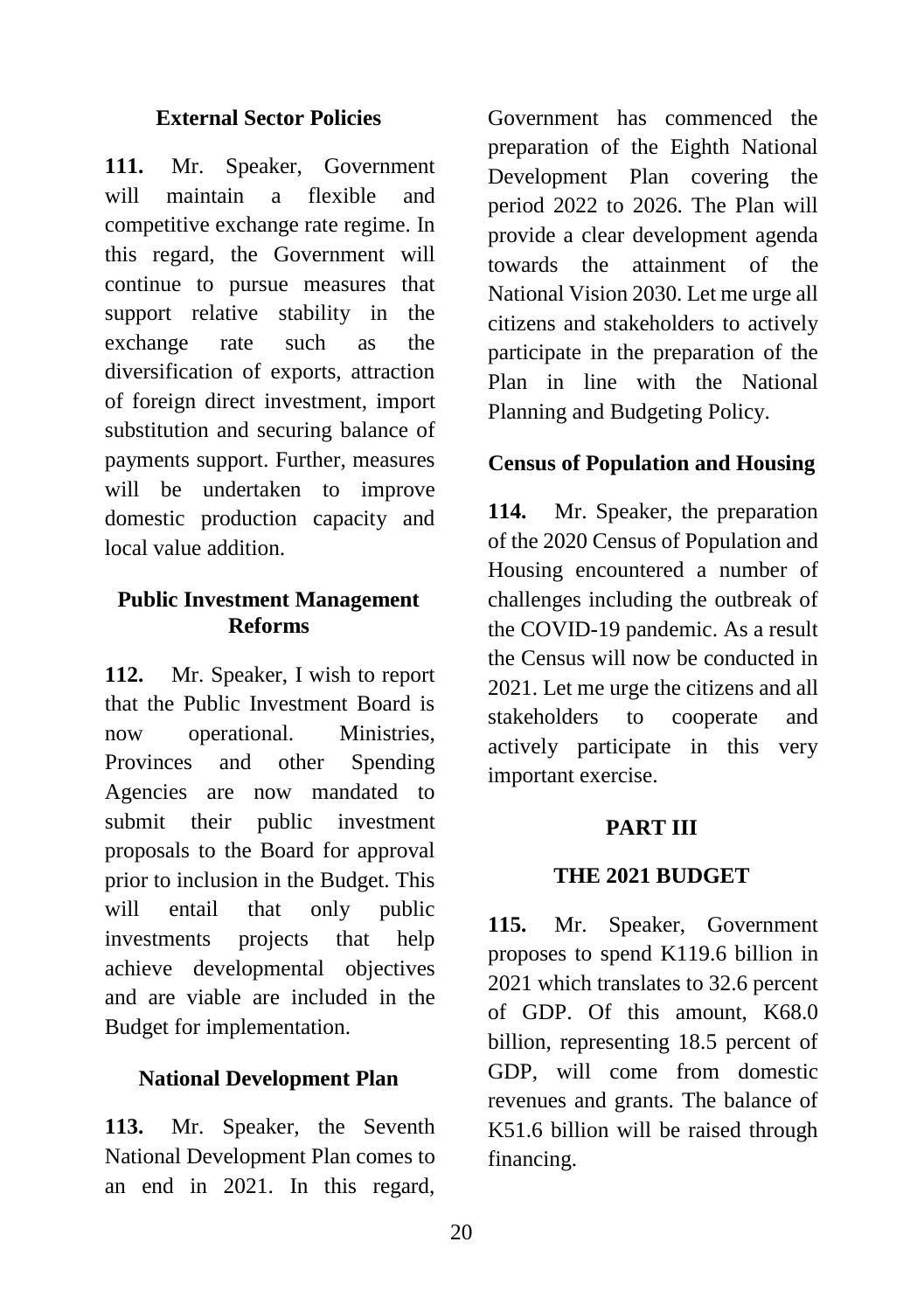**116.** Sir, the fiscal deficit is targeted to reduce to 9.3 percent of GDP in 2021 from the 11.7 percent projected outturn for 2020.

**117.** Mr. Speaker, let me inform this august House that all Ministries, Provinces and Spending Agencies have now migrated from Activity Based Budgeting to Output Based Budgeting. This budgeting system is more performance oriented and enhances transparency and accountability.

### **2021 Expenditure by Functions of Government**

**118.** Mr. Speaker, the allocation of resources in this Budget is based on priority areas identified in the Economic Recovery Programme, which is aligned to the rescoped Seventh National Development Plan and further reflects Government response to the COVID-19 pandemic.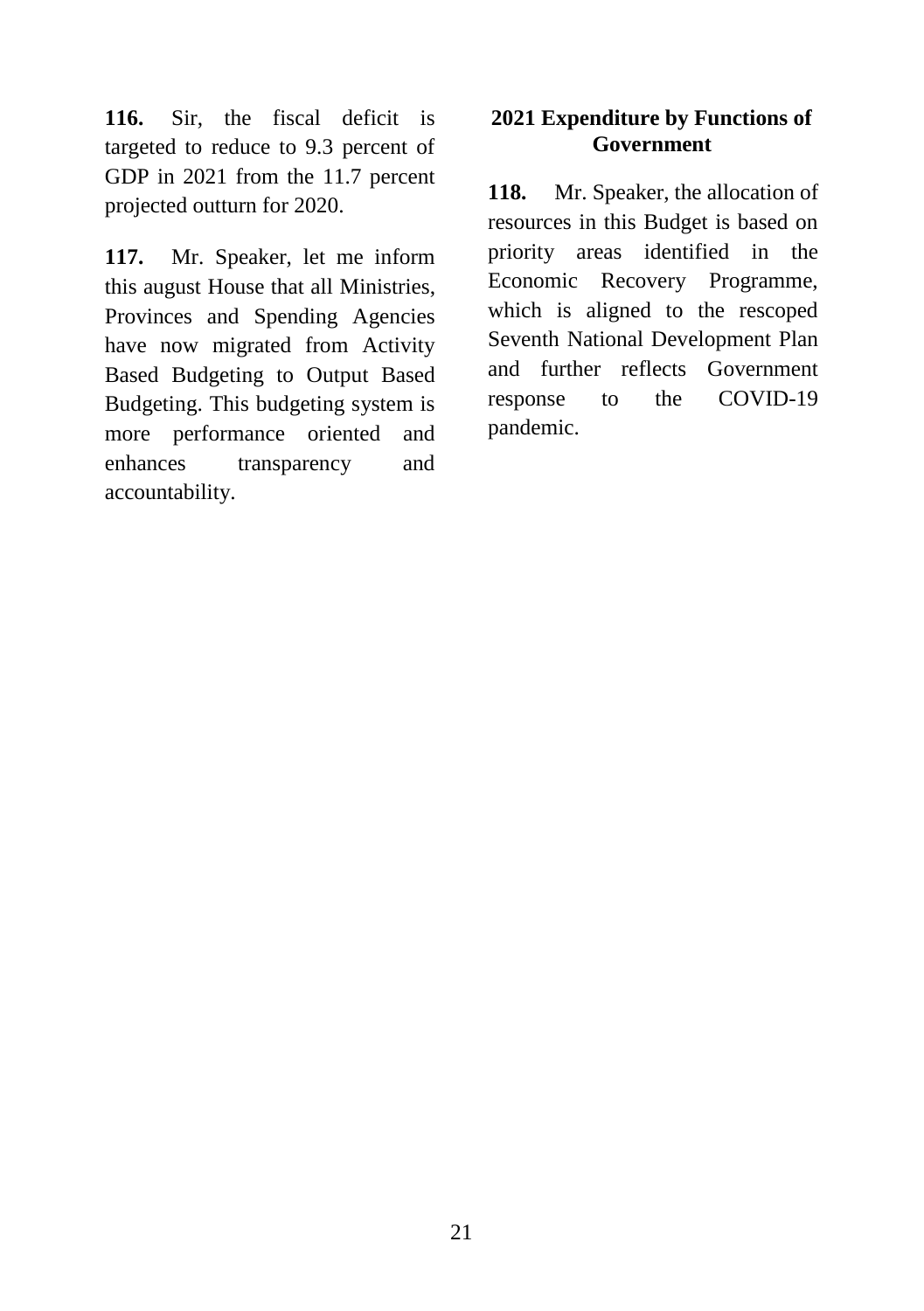| 2021 BUDGET ALLOCATIONS BY FUNCTIONS OF GOVERNMENT |                 |                 |  |  |
|----------------------------------------------------|-----------------|-----------------|--|--|
|                                                    | 2021 Budget     | <b>Share of</b> |  |  |
| <b>Function</b>                                    | κ               | <b>Budget</b>   |  |  |
| <b>General Public Services</b>                     | 57,819,227,707  | 48.3%           |  |  |
| Domestic Debt Interest                             | 18,338,481,000  |                 |  |  |
| External Debt (Interest & Principal)               | 27,745,178,541  |                 |  |  |
| Dismantling of Arrears                             | 2,762,080,579   |                 |  |  |
| Local Government Equalization Fund                 | 1,164,567,612   |                 |  |  |
| General Elections and Voter Registration           | 598,112,678     |                 |  |  |
| Constituency Development Fund                      | 249,600,000     |                 |  |  |
| <b>MPs Gratuity</b>                                | 202,073,000     |                 |  |  |
| Public Affairs and Summit Meetings                 | 200,000,000     |                 |  |  |
| Contingency                                        | 125,000,000     |                 |  |  |
| <b>Compensation Fund</b>                           | 100,000,000     |                 |  |  |
| <b>Defence</b>                                     | 5,642,820,724   | 4.7%            |  |  |
| <b>Public Order and Safety</b>                     | 3,078,694,172   | 2.6%            |  |  |
| <b>Economic Affairs</b>                            | 21,499,987,741  | 18.0%           |  |  |
| Road Infrastructure                                | 6,214,145,268   |                 |  |  |
| Farmer Input Support Programme                     | 5,701,404,933   |                 |  |  |
| <b>International Airports</b>                      | 567, 334, 377   |                 |  |  |
| <b>Strategic Food Reserves</b>                     | 517,500,000     |                 |  |  |
| <b>Rural Electrification Fund</b>                  | 307, 199, 557   |                 |  |  |
| <b>Empowerment Funds</b>                           | 266,285,212     |                 |  |  |
| o/w Youth Empowerment Funds                        | 155,237,025     |                 |  |  |
| <b>Environmental Protection</b>                    | 955,530,142     | 0.8%            |  |  |
| <b>Housing and Community Amenities</b>             | 2,221,524,168   | 1.9%            |  |  |
| <b>Water Supply and Sanitation</b>                 | 2,172,274,286   |                 |  |  |
| <b>Health</b>                                      | 9,653,313,513   | 8.1%            |  |  |
| Infrastructure Projects                            | 1,731,846,564   |                 |  |  |
| Drugs and Medical Supplies                         | 1,392,443,990   |                 |  |  |
| <b>Operations for Hospitals</b>                    | 627,263,831     |                 |  |  |
| <b>Recreation, Culture and Religion</b>            | 151, 357, 265   | 0.1%            |  |  |
| <b>Education</b>                                   | 13,772,752,981  | 11.5%           |  |  |
| Infrastructure Projects                            | 1,216,937,500   |                 |  |  |
| Skills Development Fund                            | 178,857,469     |                 |  |  |
| <b>Social Protection</b>                           | 4,820,803,202   | 4.0%            |  |  |
| Social Cash Transfer                               | 2,344,175,162   |                 |  |  |
| <b>Public Service Pension Fund</b>                 | 1,067,955,725   |                 |  |  |
| Food Security Pack                                 | 1,100,000,000   |                 |  |  |
| <b>TOTAL</b>                                       | 119,616,011,615 | 100.0%          |  |  |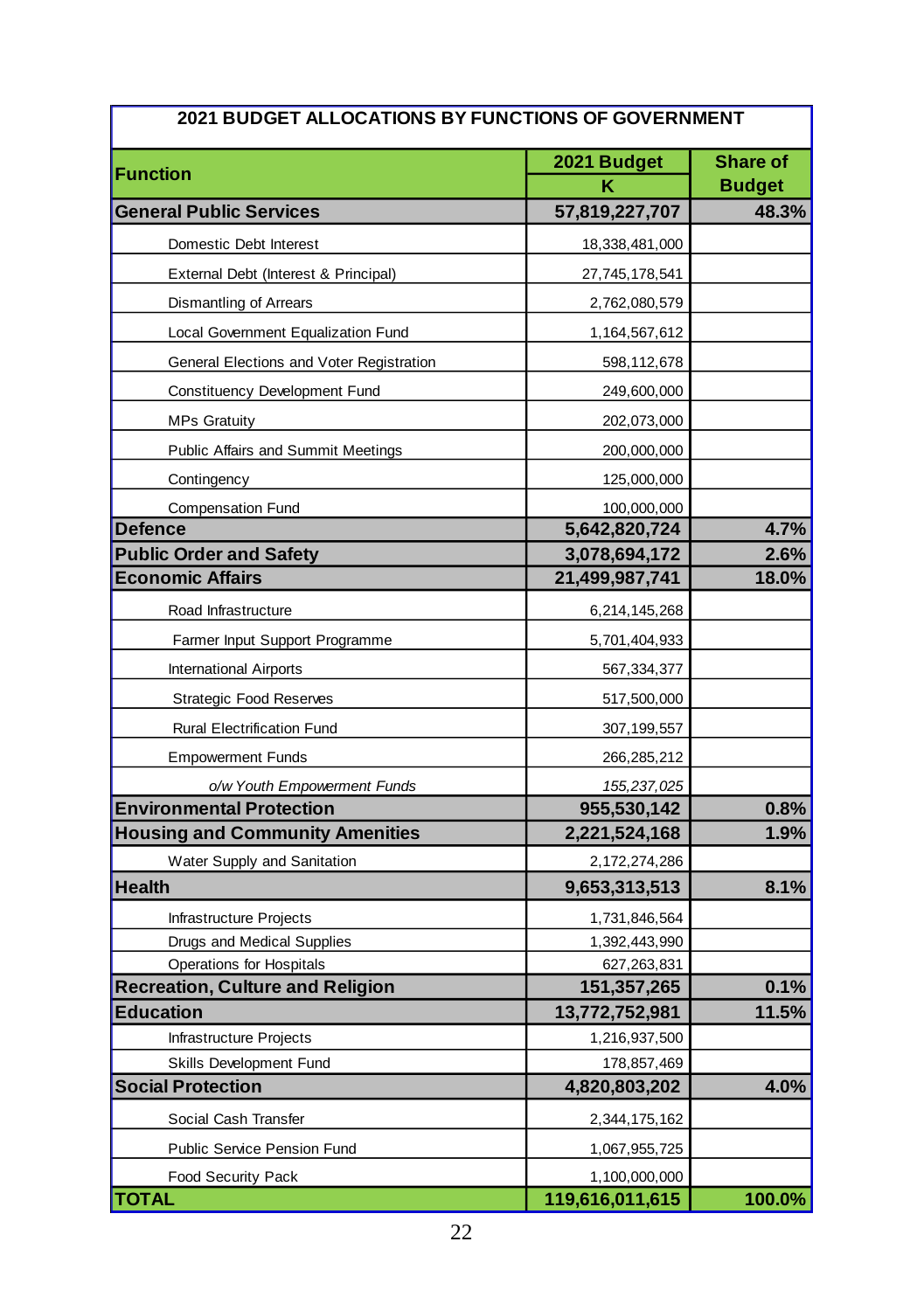#### **General Public Services**

**119.** Mr. Speaker, I propose to spend K57.8 billion on General Public Services. Of this amount, domestic debt interest will account for K18.3 billion while external debt service will be K27.7 billion. In addition, K598.1 million is for the 2021 General Elections while K1.2 billion has been allocated to the Local Government Equalization Fund.

**120.** Sir, K2.8 billion will be spent on dismantling of arrears owed to suppliers of goods and services as well as personnel. This will help improve liquidity and stimulate economic activity.

### **Economic Affairs**

**121.** Mr. Speaker, the Economic Affairs function has been allocated a total of K21.5 billion. Notable expenditures include K5.7 billion on the Farmer Input Support Programme (FISP), targeting one million farmers across the country. Further, for the country to be food secure, I have set aside K517.5 million for the national strategic food reserve.

**122.** Sir, I propose to spend K6.2 billion on roads and K567.3 million on the Simon Mwansa Kapwepwe and Kenneth Kaunda International Airports.

**123.** Mr. Speaker, to increase access to electricity in rural areas and contribute to improved quality of life, I propose an allocation of K307.2 million to the Rural Electrification Programme.

**124.** Sir, to support women, youth, and small to medium enterprises, I propose to spend K266.3 million on various empowerment programmes. Out of this amount, K155.2 million will be allocated specifically to the youth.

#### **Education**

**125.** Mr. Speaker, to increase access to, and improve quality of education, I propose an allocation of K13.8 billion to the education sector. Of this amount, K7.1 billion will go towards early childhood and primary education, K2.7 billion to secondary education and K1.9 billion to tertiary education.

#### **Health**

**126.** Mr. Speaker, to provide for equitable and quality healthcare services, I propose to allocate a total of K9.7 billion to the health sector. Out of this amount, K3.2 billion is for primary health care while K5.1 billion is for hospital services. Of the allocations to primary health care and hospital services, K1.4 billion is earmarked for the procurement of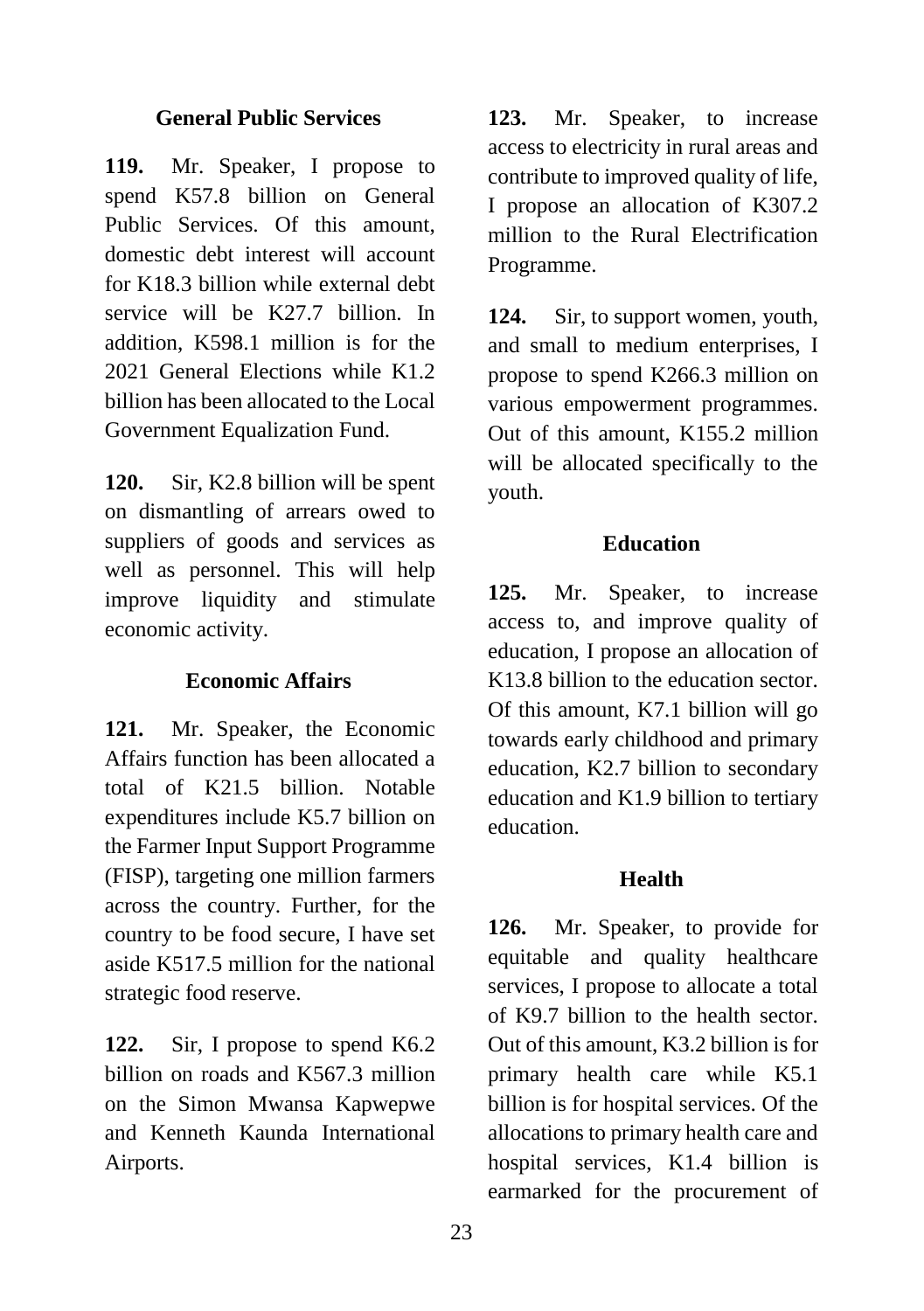essential drugs and medical supplies. This amount includes a provision for the COVID-19 vaccine once it is developed and made available.

# **Housing and Community Amenities**

**127.** Mr. Speaker, in order to enhance the quality of life of our people, I propose to allocate K2.2 billion towards housing and community amenities. The bulk of this amount is for improving water supply and sanitation systems.

## **Public Order and Safety**

**128.** Mr. Speaker, I propose an allocation of K3.1 billion to public order and safety. Key interventions under this allocation will include modernisation and digitalisation of systems as well as construction and rehabilitation of infrastructure.

#### **Social Protection**

**129.** Mr Speaker, to mitigate the impact of COVID-19 and further enhance social protection, I propose to allocate K4.8 billion to this function. Out of this amount, K2.3 billion is for the social cash transfer which is more than the K1.0 billion allocated in the 2020 Budget. Further,

I propose to increase the allocation for the Food Security Pack Programme to K1.1 billion from K100 million. Other allocations under this function include K1.1 billion to the Public Service Pension Fund.

#### **Other Functions**

**130.** Mr. Speaker, I propose an allocation of K6.7 billion on other functions of Government such as Defence, Environmental Protection as well as Recreation, Culture and Religion.

#### **Revenue Estimates and Financing**

131. Mr. Speaker, I expect to raise a total of K119.6 billion to finance this Budget. Out of this amount, K53.3 billion will be raised from taxes while K12.7 billion will be from non-tax revenues. In addition, K2.0 billion will be grants from our Cooperating Partners. The balance of the total amount will be financed through borrowing K17.4 billion from the domestic market and K34.2 billion will be from external sources.

**132.** Sir, the estimates of revenue, grants and financing to support this Budget are summarised as follows: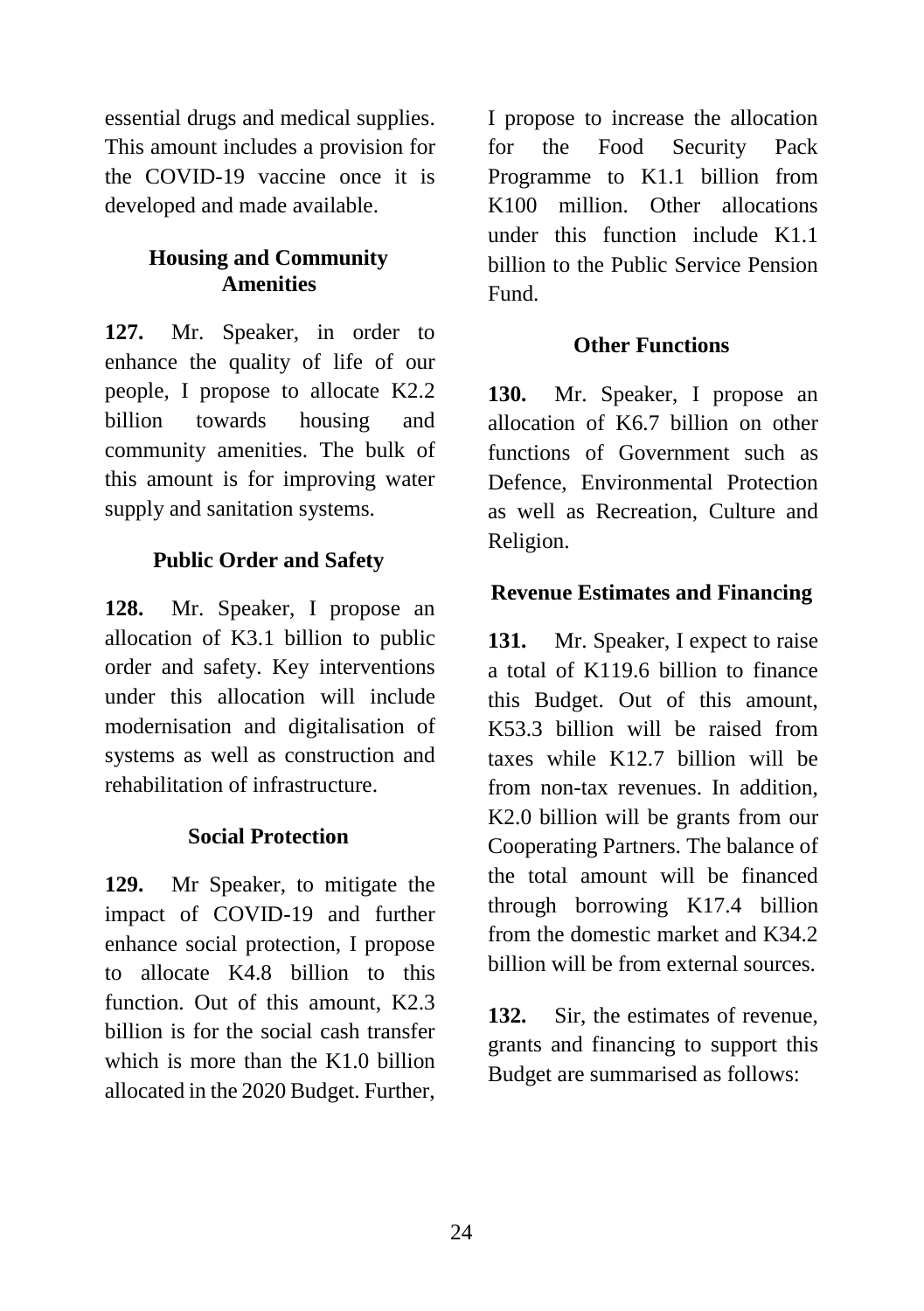|                                                                   | Amount (K)     |                 | Share of<br><b>Budget</b> | Share of<br><b>GDP</b> |
|-------------------------------------------------------------------|----------------|-----------------|---------------------------|------------------------|
| <b>TOTAL DOMESTIC REVENUES, GRANTS &amp; FINANCING</b>            |                | 119,616,011,615 | 100%                      | 32.6%                  |
| <b>Total Domestic Revenue and Domestic Financing</b>              |                | 83,412,994,252  | 69.7%                     | 22.7%                  |
| <b>I. Total Domestic Revenues</b>                                 |                | 65,982,526,252  | 55.2%                     | 18.0%                  |
| <b>Tax Revenue</b>                                                |                | 53,273,038,520  | 44.5%                     | 14.5%                  |
| <b>Income Tax</b>                                                 |                | 27,064,518,652  | 22.6%                     | 7.4%                   |
| Company Income Tax                                                | 9,114,550,496  |                 |                           |                        |
| Personal Income Tax (Incl PAYE)                                   | 12,867,197,154 |                 |                           |                        |
| Withholding and Other                                             | 5,082,771,002  |                 |                           |                        |
| <b>Value Added Tax</b>                                            |                | 16,937,964,272  | 14.2%                     | 4.6%                   |
| <b>Customs and Excise</b>                                         |                | 9,270,555,596   | 7.8%                      | 2.5%                   |
| Customs duty                                                      | 4,284,666,880  |                 |                           |                        |
| Excise duty                                                       | 4,808,334,024  |                 |                           |                        |
| <b>Export Duties</b>                                              | 177,554,692    |                 |                           |                        |
| <b>Non-Tax Revenues</b>                                           |                | 12,709,487,732  | 10.6%                     | 3.5%                   |
| Fees and Fines                                                    | 6,613,304,157  |                 |                           |                        |
| Skills Development Levy                                           | 178,857,469    |                 |                           |                        |
| Tourism Levy                                                      | 18,902,963     |                 |                           |                        |
| Motor Vehicle Fees                                                | 95,416,549     |                 |                           |                        |
| <b>Insurance Premium Levy</b>                                     | 116,901,948    |                 |                           |                        |
| <b>Mineral Royalty</b>                                            | 5,686,104,646  |                 |                           |                        |
| <b>II. Domestic Financing</b>                                     |                | 17,430,468,000  | 14.6%                     | 4.8%                   |
|                                                                   |                |                 |                           |                        |
| <b>III. Total Foreign Financing and Grants</b><br>Programme Loans | 20,608,103,500 | 36,203,017,363  | 30.3%                     | 9.9%                   |
| Project Loans                                                     | 13,608,714,695 |                 |                           |                        |
| Foreign Grants                                                    | 1.986.199.168  |                 |                           |                        |

### **Resource Envelope for the 2021 Budget**

#### **Direct Taxes**

**133.** Mr. Speaker, to increase disposable income of employees, I propose to raise the exempt threshold for Pay-As-You-Earn to K4,000 from K3,300 per month and adjust the income tax bands accordingly. This measure will result in K455.6 million additional income in the pockets of the Zambian workers. The tax bands are now as follows:

| <b>Current Regime</b>          |                 | <b>Proposed Regime</b>           |                 |  |
|--------------------------------|-----------------|----------------------------------|-----------------|--|
| <b>Income Band</b>             | <b>Tax Rate</b> | <b>Income Band</b>               | <b>Tax Rate</b> |  |
| $0 - K3,300$ per month         | 0%              | $0 - K4,000$ per month           | $0\%$           |  |
| $K3,301 - K4,100$ per month    | 25%             | $K4,001 - K4,800$ per month      | 25%             |  |
| $K4,101 - K6,200$ per<br>month | 30%             | $K4,801 - K6$ , 900 per<br>month | 30%             |  |
| Above K6,200                   | 37.50%          | Above K6,900                     | 37.50%          |  |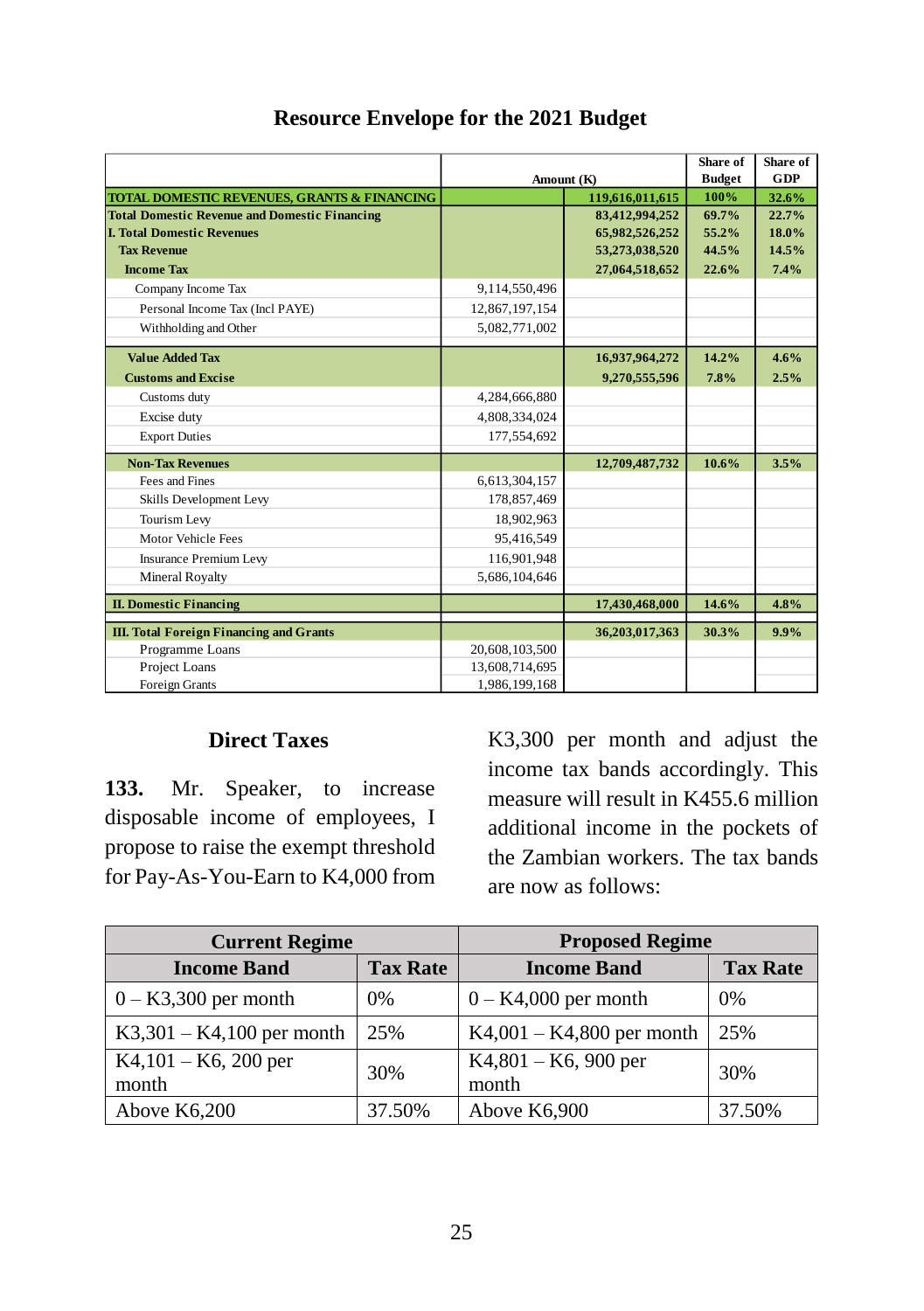**134.** Mr. Speaker, in order to encourage employment of differently abled persons, I propose to increase the amount allowed for deduction by an employer for employing a person with disability to K2,000 per annum from K1,000 per annum.

**135.** Sir, in order to cushion the suffering of the differently abled persons in our society, I propose to increase the tax credit for individuals to K500 per month from the current K250 per month.

**136.** Mr. Speaker, to provide relief to the horticulture and floriculture subsectors, I propose to increase the number of years for claiming the 10 percent development allowance to 5 years from the existing 3 years. This allowance is applicable to persons growing rose flowers, tea, coffee, banana plant or citrus fruit trees or other similar plants or trees.

**137.** Mr. Speaker, to harmonise the presumptive tax structure for the gaming and betting industry, I propose to increase the tax rate on betting to 25 percent from 10 percent of gross takings. This measure will generate an extra K59.3 million.

### **Value Added Tax**

**138.** Mr. Speaker, to support the scaling up of agricultural productivity through mechanisation, I propose to zero rate all tractors for Value Added Tax purposes. Currently, only tractors up to 90 Horse Power are zero rated.

**139.** Sir, to combat the spread of COVID-19, I propose to zero rate equipment used for full body sanitisation for a period of one year. This measure will take effect from midnight tonight.

**140.** Mr. Speaker, the Value Added Tax measures will result in a revenue loss of K5.1 million.

#### **Customs and Excise**

**141.** Mr. Speaker, to revamp the horticulture and floriculture subsectors and to promote other nontraditional exports, I propose to:

- a) Suspend import duty on biological control agents;
- b) Remove import duty on greenhouse plastics;
- c) Reduce import duty to 15 percent from 25 percent on selected bulb plants and seedlings;
- d) Reduce import duty on secateurs and pruners to 5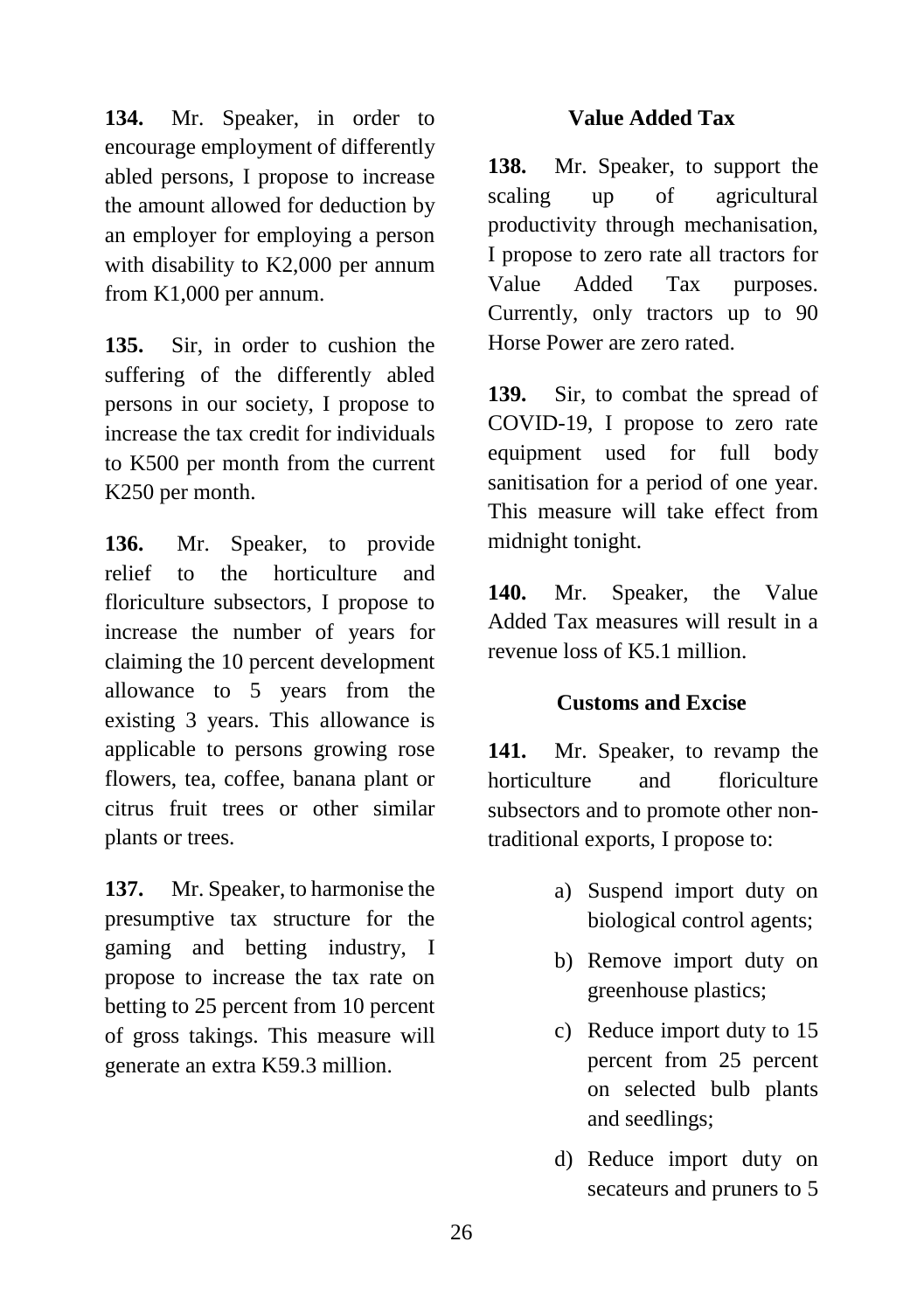percent from the current 15 percent and 25 percent, respectively;

- e) Remove import duty on selected agricultural clippers; and
- f) Remove export duty on crocodile skin.

**142.** Mr. Speaker, to stimulate economic activity in other sectors, I propose the following measures:

- a) Remove import duty on copper ores and concentrates to encourage local processing;
- b) Suspend import duty on importation of refrigerated trucks to support the domestic and export markets;
- c) Reduce import duty to 5 percent from 25 percent on selected trimmings to promote the local garments and textile industry; and
- d) Lower import duty to 15 percent from 30 percent on electric motor vehicles to reduce the use of fossil fuel.

**143.** Sir, to support local production, build resilience and mitigate the revenue loss arising from the aforementioned measures, I propose the following:

- a) Increase import duty to 40 percent from 25 percent on agro products such as beef and beef processed products, pork and pork processed products, chicken and chicken processed products as well as fish imported from outside the SADC and COMESA regions;
- b) Introduce excise duty at the rate of K1.50 per litre on reconstituted milk;
- c) Harmonize import duty rate on reconstituted milk with other forms of milk at 15 percent;
- d) Adjust the specific excise duty rate on cigarettes to K302 per mille from K265;
- e) Introduce a surtax at the rate of 20 percent on imported un-denatured ethyl alcohol of an alcoholic volume strength of 80 percent or higher;
- f) Introduce excise duty on plastic flat bags at the rate of 30 percent; and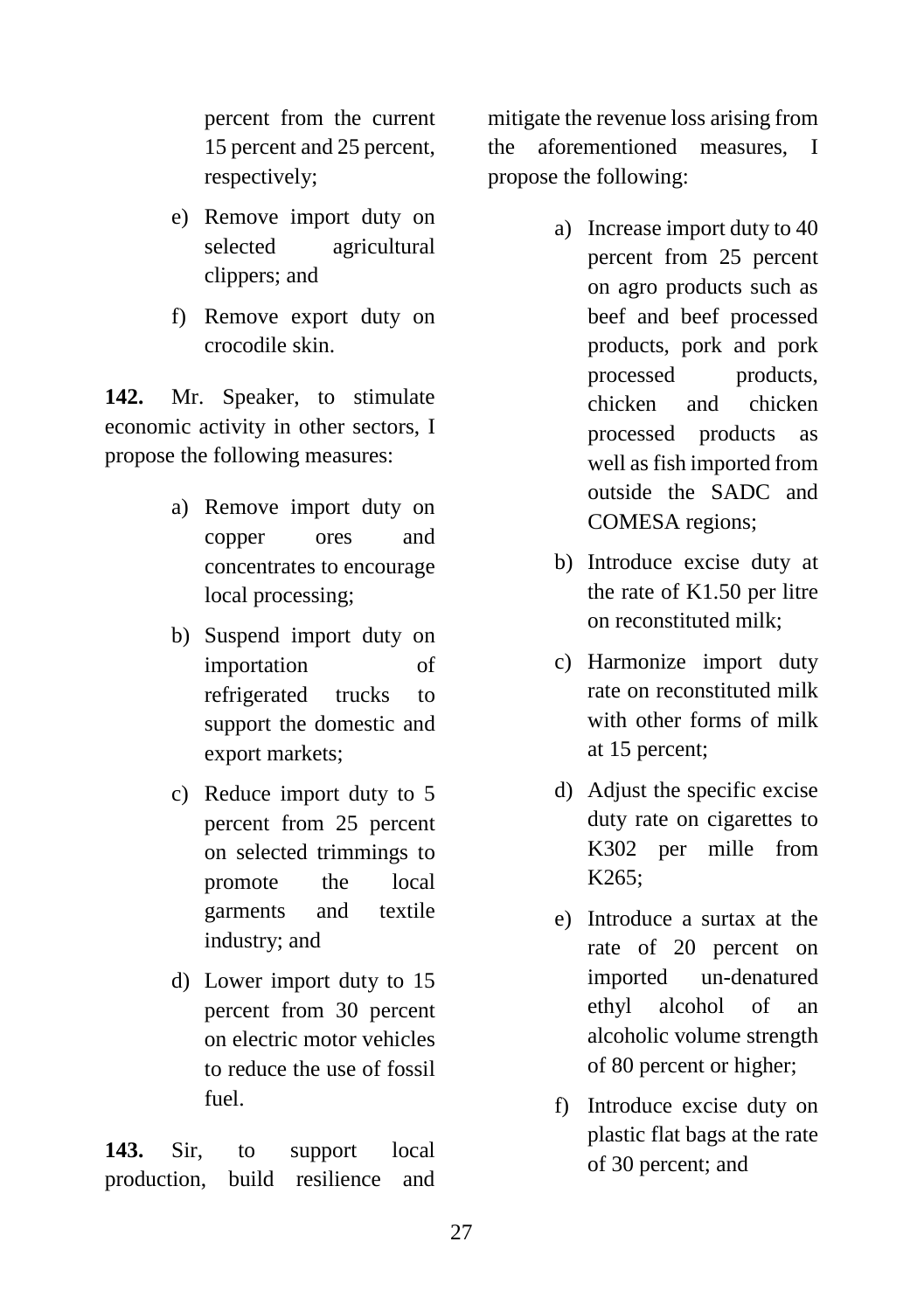g) Harmonize the import duty rates of cotton and polyester fabric at 15 percent ad valorem rate or K1.82 per kilogram whichever is higher.

**144.** Mr. Speaker, I propose to exclude high value motor vehicles from the definition of used motor vehicles and subject them to ad valorem import duty.

**145.** Sir, to resuscitate the tourism sector and promote local tourism, I propose the following measures:

- a) Reduce corporate income tax rate to 15 percent from 35 percent on income earned by hotels and lodges on accommodation and food services;
- b) Suspend import duty on safari game viewing motor vehicles, tourist buses and coaches;
- c) Suspend license of renewal fees paid by hotels and lodges;
- d) Suspend the retention fees paid by tourism enterprises; and
- e) Suspend registration fees for hotel managers.

**146.** Mr. Speaker, I propose further tax incentives as follows:

- a) Introduce a local content allowance for income tax purposes for utilisation of selected local raw materials to encourage local content and value addition; and
- b) Reduce the investment threshold for a Zambian citizen to qualify for tax incentives under the Zambia Development Agency Act No.11 of 2006 to US\$100,000 from US\$500,000 for those intending to operate in a priority sector, a multi facility economic zone or industrial park.

**147.** Sir, the measures I have announced are in addition to the existing incentives and those granted in response to COVID-19 earlier this year.

#### **Housekeeping Measures**

**148.** Mr. Speaker, I propose to amend the Income Tax Act, Customs and Excise Act, Property Transfer Tax Act, Value Added Tax Act, Zambia Revenue Authority Act and Zambia Development Agency Act so as to update, strengthen and remove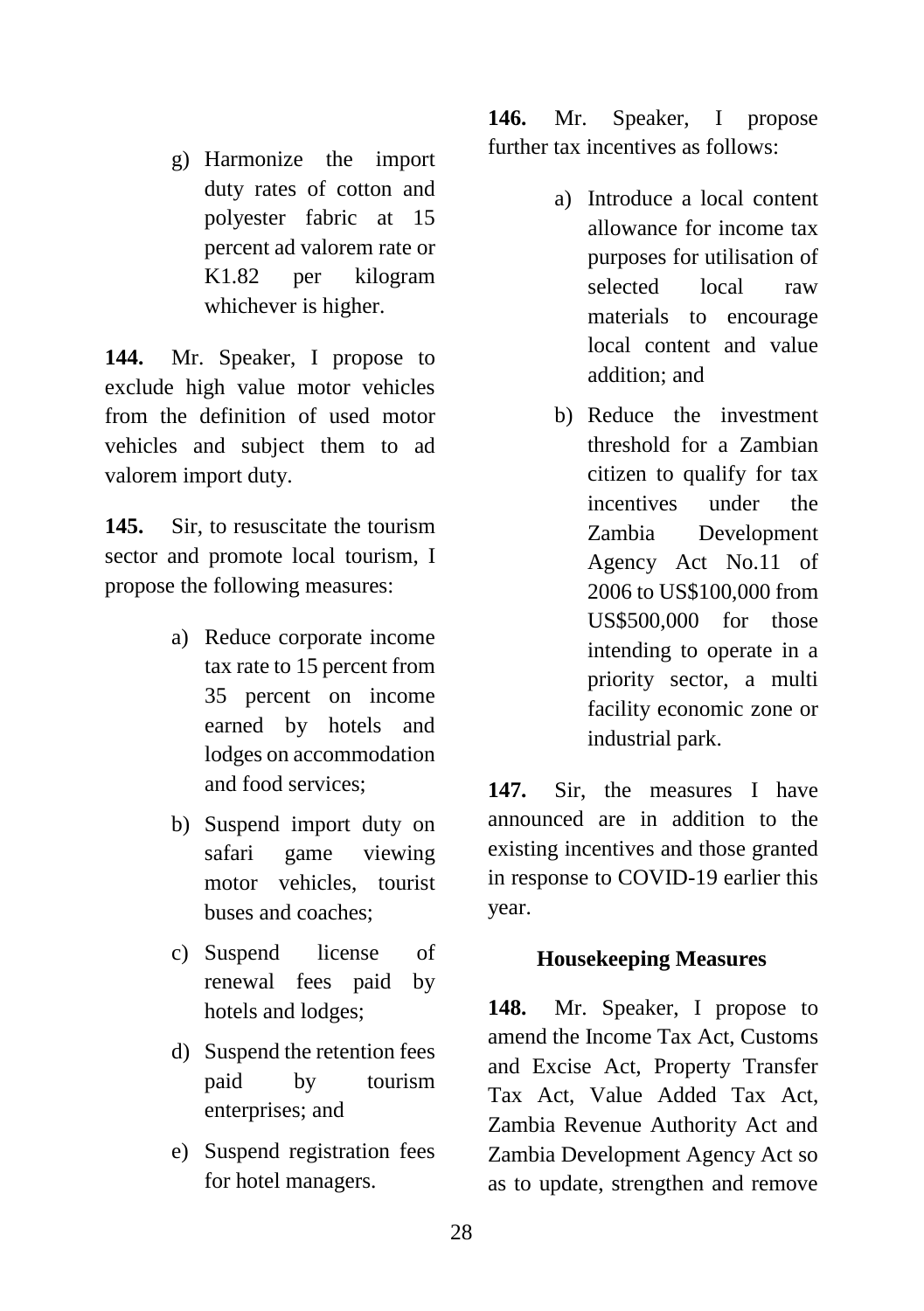ambiguities in certain provisions of the tax laws and make tax administration more effective. The details of the proposed changes will be contained in the respective legislation that I will later introduce in the House.

### **Non-Tax Revenue Measures**

**149.** Mr. Speaker, I propose to increase various immigration permit fees to cost recovery levels whilst remaining competitive. Further, I propose to remove the discount granted to the public on fees where payment for online registration of a private company limited by shares and the filing of annual returns made online on the e-PACRA System.

**150.** Sir, the non-tax revenue measures will result in a revenue gain of K173.0 million.

**151.** Mr. Speaker, the measures that I have outlined will take effect on 1st January, 2021.

# **PART IV**

### **CONCLUSION**

**152.** Mr. Speaker, in the face of our current adversities, His Excellency, Dr. Edgar Chagwa Lungu, President of the Republic of Zambia, enjoined us to change the way we think and the way we do

things so that we are able to seize the opportunities that the COVID-19 challenge presents to us.

**153.** Sir, the mindset change called for by His Excellency should drive us to channel our energies in the pursuit of local solutions to our economic challenges. In this light, the 2021 Budget is formulated to support innovation in order to achieve greater value addition, establish sustainable domestic value chains, diversify production and expand our export base. This will enable us become a more productive nation.

**154.** Mr. Speaker, the 2021 Budget clearly lays a foundation for economic recovery, build resilience, safeguard livelihoods and protect the vulnerable. The thrust and priority for 2021 and the medium term will, therefore, be to re-invigorate growth, restore macroeconomic stability, attain fiscal fitness, restore debt sustainability and dismantle domestic arrears and at the same time safeguard social protection spending.

**155.** Sir, the Patriotic Front Government remains committed to creating a prosperous Zambia. To this end, this Budget has been developed as a step towards restoring economic growth and enhancing the welfare of our people.